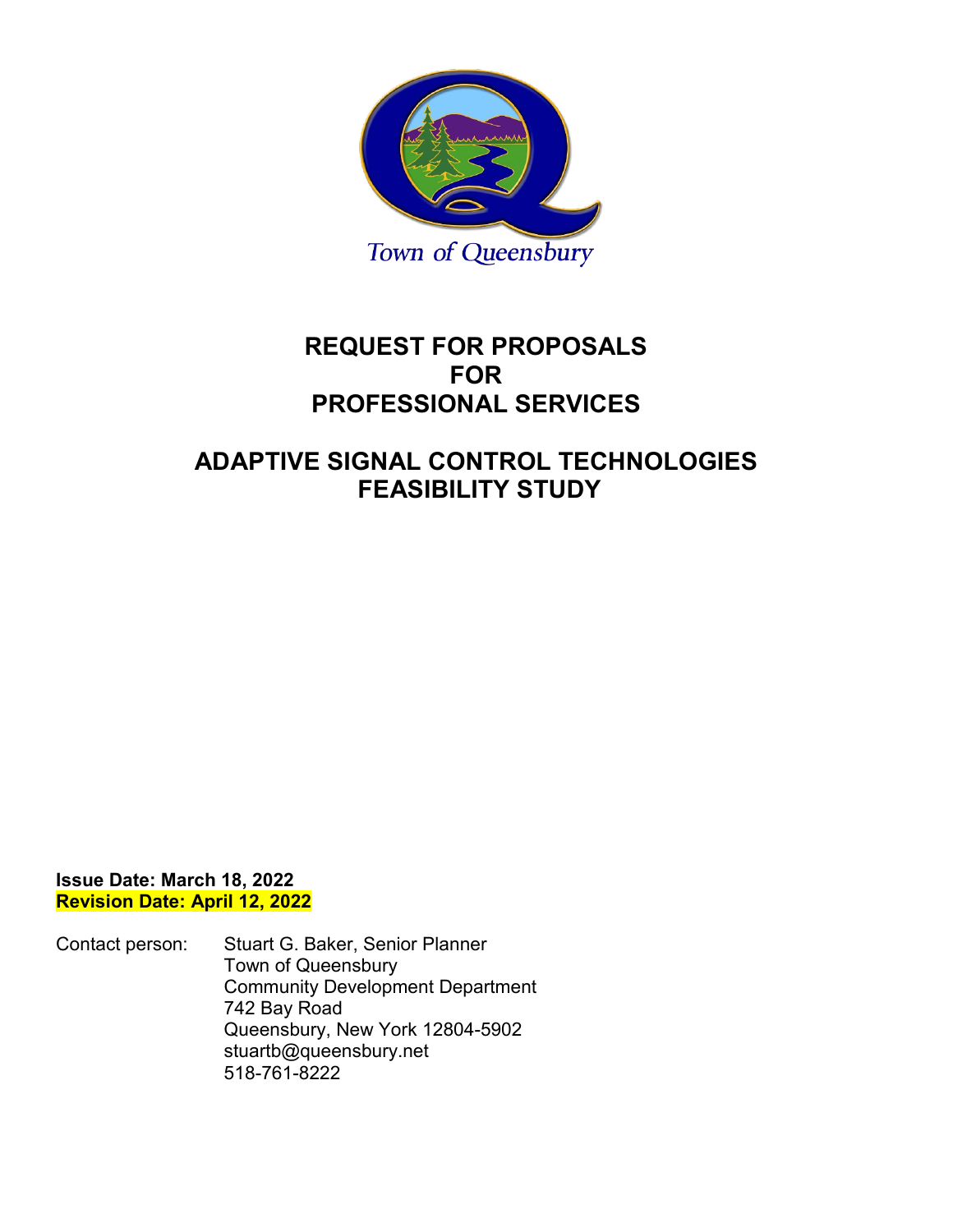# Contents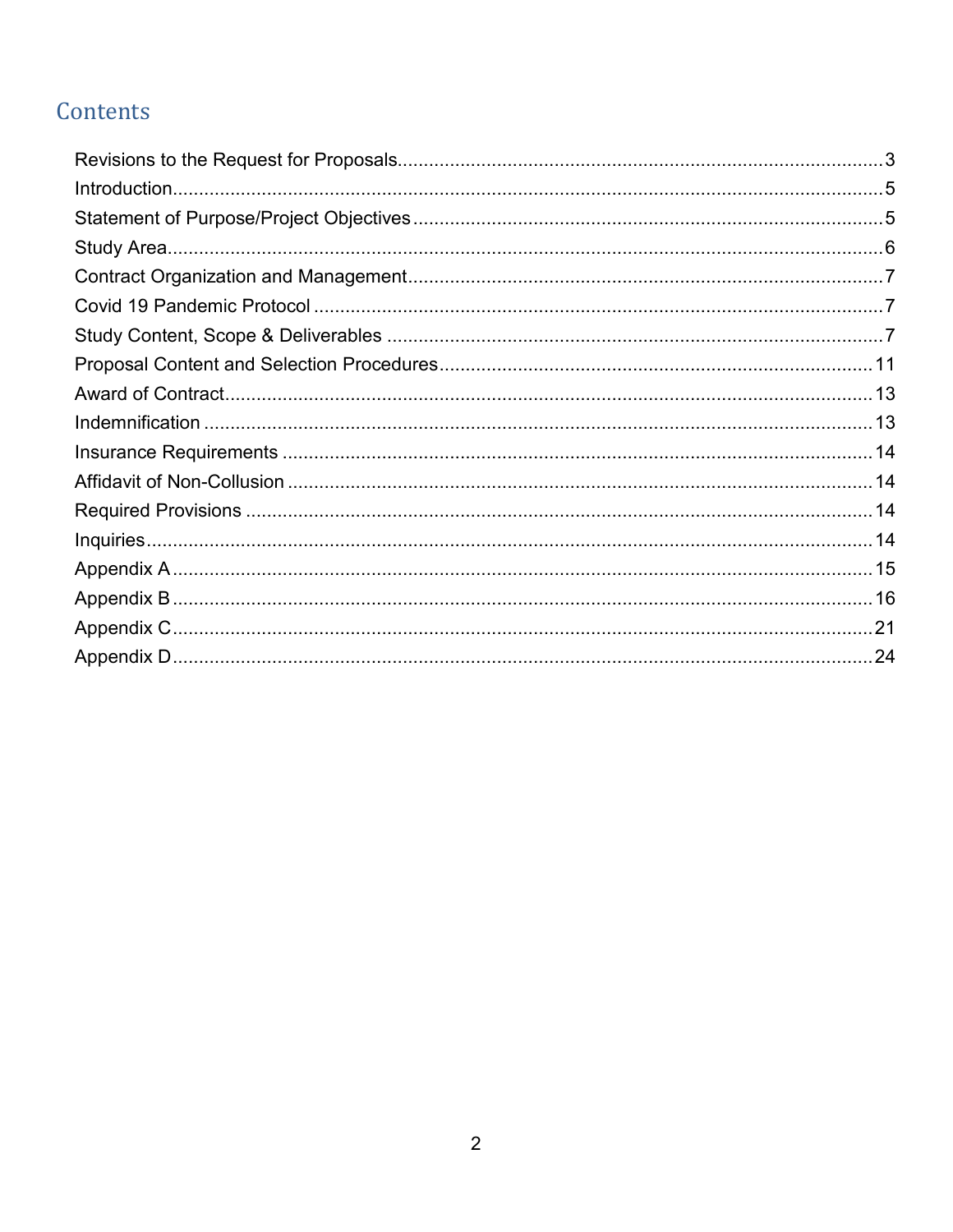# <span id="page-2-0"></span>**Deletions Insertions**

Page 5, Study Content & Deliverables:

• The Consultant shall be responsible for the following tasks and deliverables: **The following outlined approach is provided as an illustration of the potential range of tasks and deliverables for the successful execution of the requested analysis. Responding consultants are encouraged to propose alternatives to this outline as warranted or beneficial to the overall work effort. Proposals which deviate from this sample approach should explain in detail how the overall goals and deliverables listed in the Statement of Purpose/Project Objectives on page 3 of this RFP will be achieved.**

# Page 7:

- Task 2, Existing Conditions Inventory:
	- o All data necessary to prepare a microsimulation model of the corridor **complete the signal coordination comparison in Task 3 (below)**, anticipated to include traffic and turning movement counts
- Task 3, Signal Coordination Comparison:
	- o The Project Steering Committee shall direct the Consultant to use the microsimulation model from Task 2 to prepare at least two (2) signal coordination alternatives. The first shall be a traditional, optimized signal coordination system (such as Time-of-Day or other traditional coordination system) and at least one other should be based on ASCT principles. The Consultant shall use engineering judgement regarding the selection of the **analysis method (i.e. micrimulation model or alternative approach and** ASCT principles, but they should be based on an existing ASCT or ACS-lite product (such as ln|Sync, Surtrac, etc). **Proposals should note whether the ASCT alternative is based on an existing ASCT or ACS-light product (such as In|Sync or Surtrac).**

# Page 8

 $\overline{a}$ 

- Task 5: Cost Benefit Analysis and Operations and Maintenance Alternatives
	- $\circ$  The Consultant shall prepare a cost/benefit analysis for the alternatives proposed in Tasks 3 and 4, using the FHWA Transportation Systems Management and Operations Benefit-Cost Analysis Tool (TOPS-BC)<sup>[1](#page-2-1)</sup>, the Transportation Research Board Life-Cycle Cost Estimation Tool (LCCET)[2](#page-2-2), or equivalent method **derived by the Consultant**.

<span id="page-2-1"></span><sup>1</sup> <https://ops.fhwa.dot.gov/plan4ops/topsbctool/index.htm>

<span id="page-2-2"></span><sup>2</sup> <http://www.trb.org/Main/Blurbs/173928.aspx>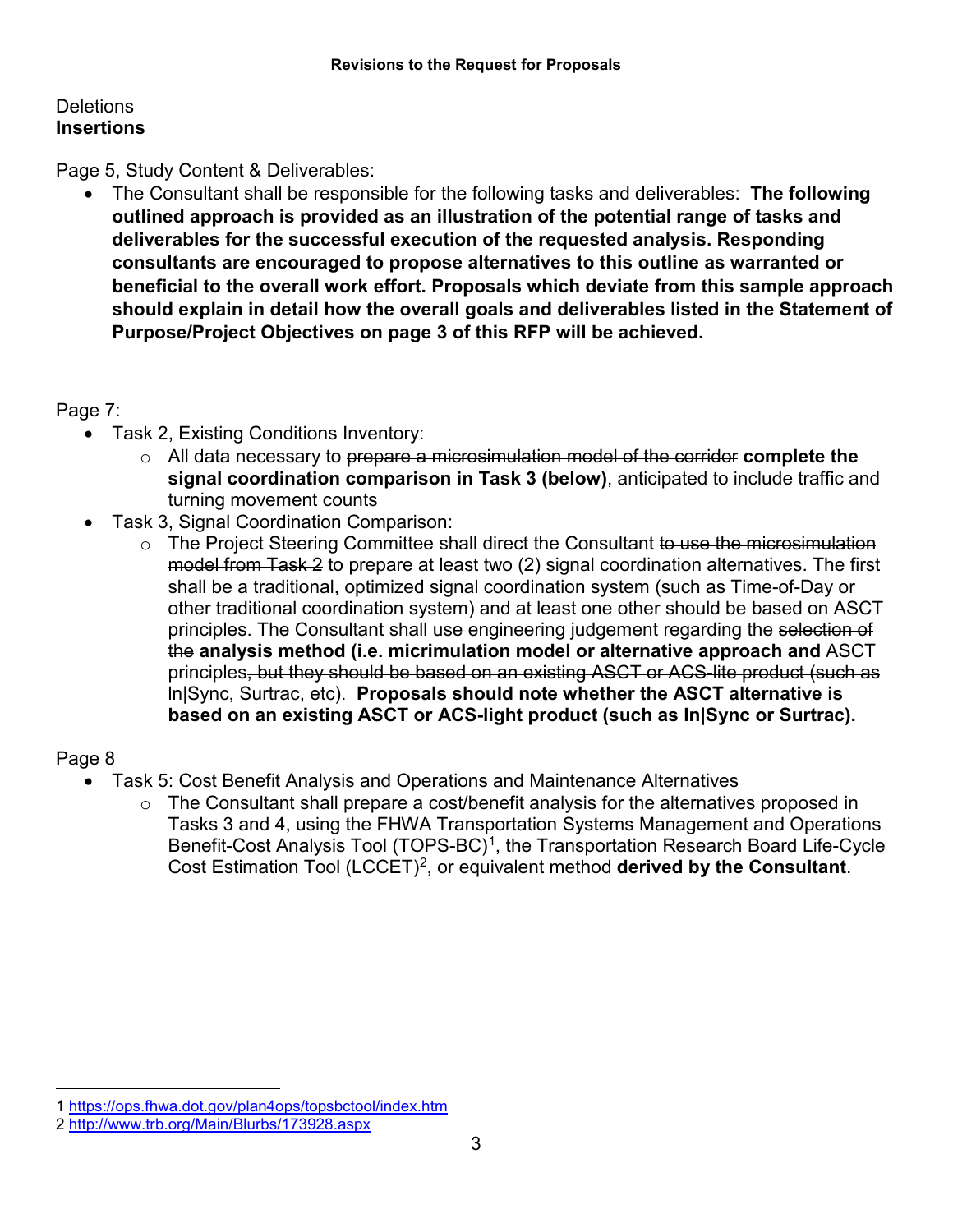Page 11, Proposal Due Date and Schedule of Work:

Please submit three (3) copies of your proposal (with 3 copies of the cost proposal bound separately) AND electronic copies (PDF) of each document to the following office by 3pm on Friday, April 45<sup>th</sup> **29th**:

> Joanne Watkins, Purchasing Agent Accounting Office Town of Queensbury 742 Bay Road Queensbury, NY 12804

Consultant selection is anticipated by May 6 **20**, 2022. The final contract between the selected consultant and the Town of Queensbury will be drawn up at that time. Completion of the final document is expected by May 12, 2023.

Page 14, Inquiries:

All questions are to be directed via email to the contact person on the cover page of this RFP. Information obtained from any other source is not official and should not be relied upon. Questions shall be submitted via email on or before April 4 **19**, 2022, and will be replied to by addenda posted to the Town of Queensbury website at https://www.queensbury.net/departments/purchasing/bids- rfps/.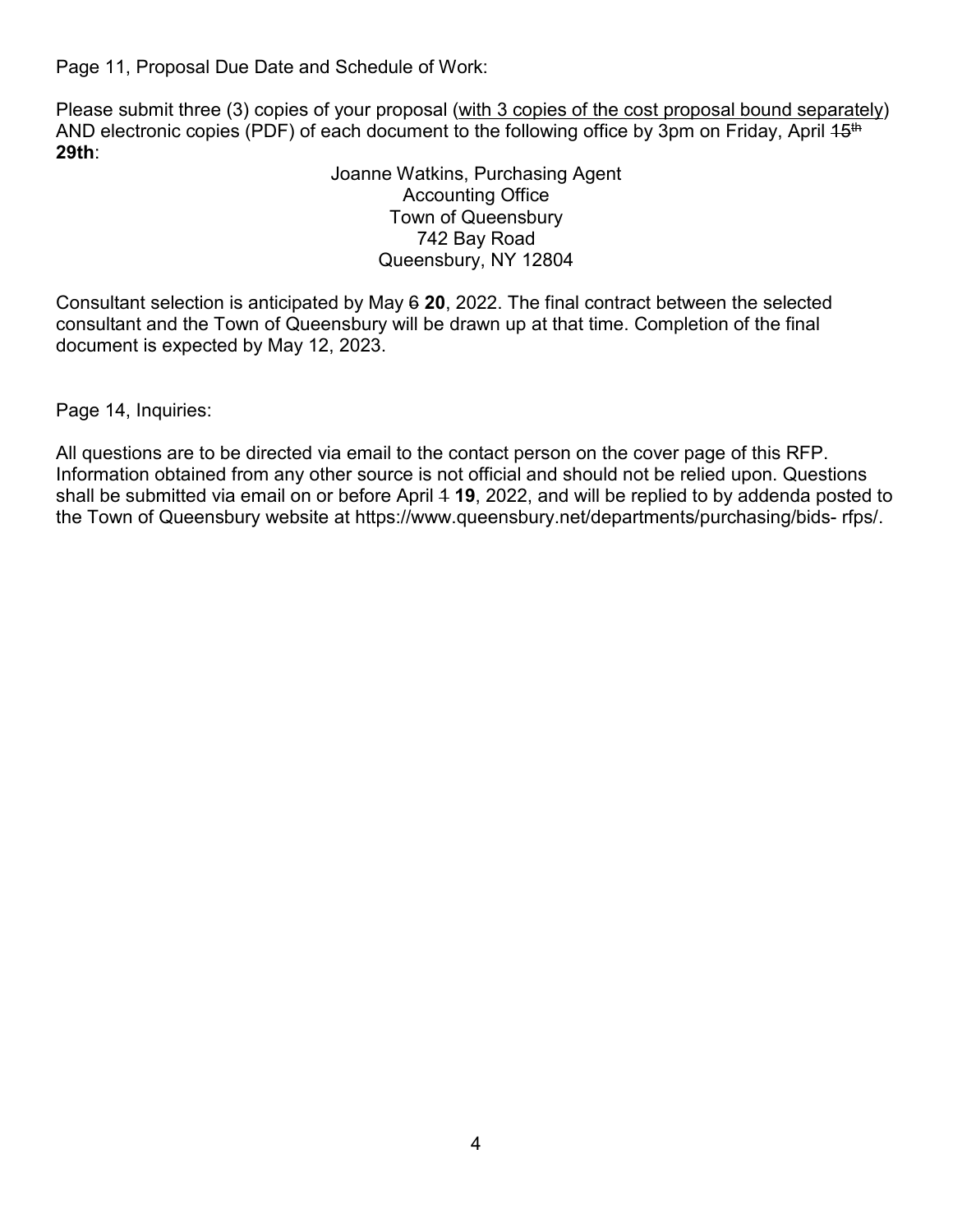## **Request for Proposals**

# **Adaptive Signal Control Technologies Feasibility Study Queensbury, NY**

#### <span id="page-4-0"></span>**Introduction**

The Town of Queensbury has been awarded grant funds by NYSERDA for an Adaptive Signal Control Technologies Feasibility Study within and around the Aviation/Quaker Road corridor in Queensbury, NY. This corridor is an urban principal arterial that extends from Exit 19 of I-87 east to NYS Routes 32/254/River Street. The corridor, part of the National Highway System, can carry upwards of 25,000 vehicles per day. The corridor study area has sixteen traffic primary signals and six secondary signals. The project is being completed in coordination with and with the assistance of the Adirondack/Glens Falls Transportation Council (A/GFTC).

#### <span id="page-4-1"></span>**Statement of Purpose/Project Objectives**

This feasibility study is intended to identify innovative signal-timing solutions to congestion management in and around the Aviation Road/Quaker Road corridor in Queensbury, New York. The study will analyze the feasibility of Adaptive Signal Control Technologies (ASCT), comparing ASCT to traditional signal timing improvements in terms of efficacy (changes in starts/stops, wait and travel times, etc.), potential reduction in greenhouse gases, ease of implementation, co-benefits, life cycle costs, and sustainability regarding operations and maintenance.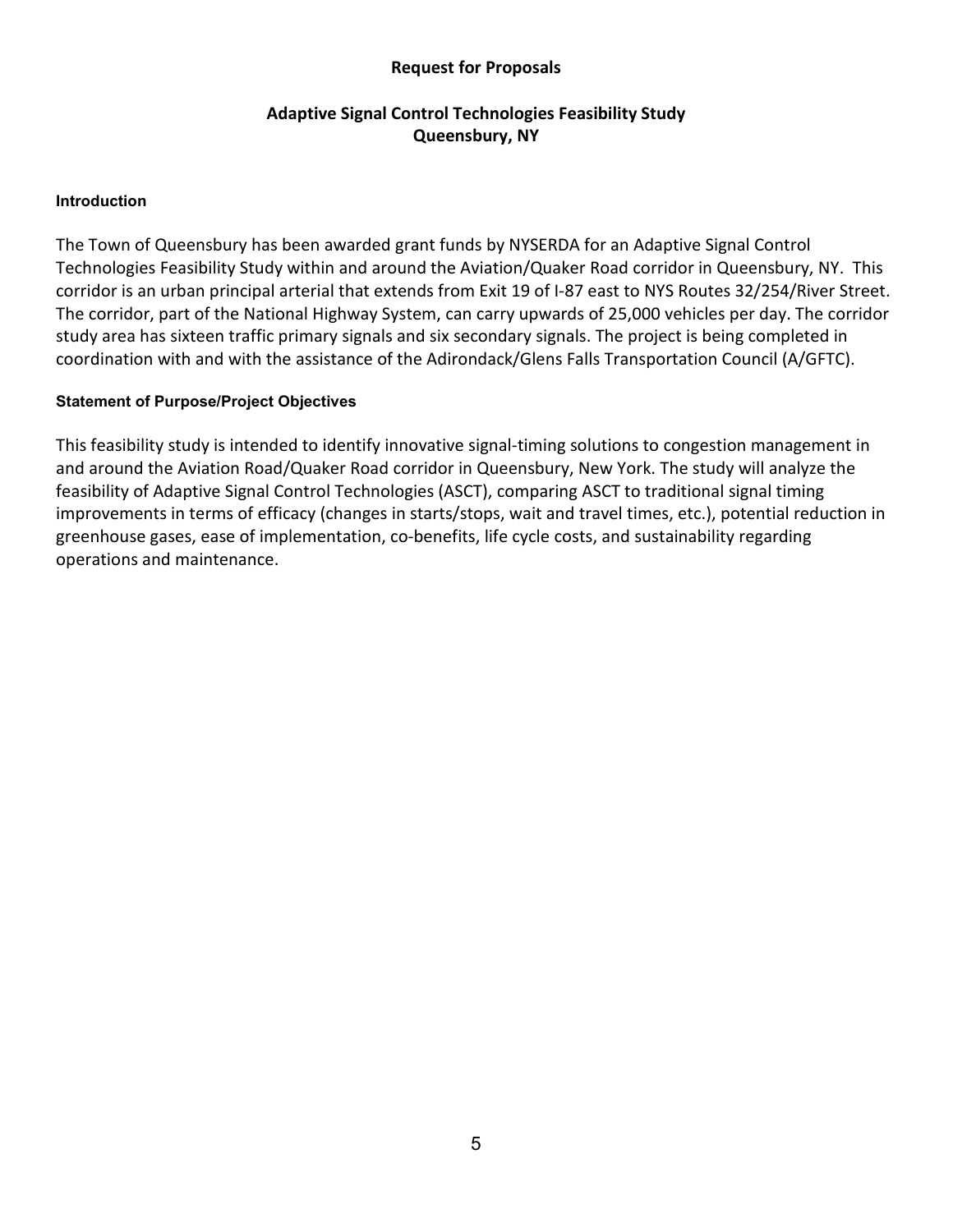#### <span id="page-5-0"></span>**Study Area**



Service Layer Credits: © OpenStreetMap (and) contributors, CC-BY-SA

Schenectady

Guilderlan

Niskayuna

Cohoes

Troy

**Brunswick** 

North Adams

Community/Public Service

Industrial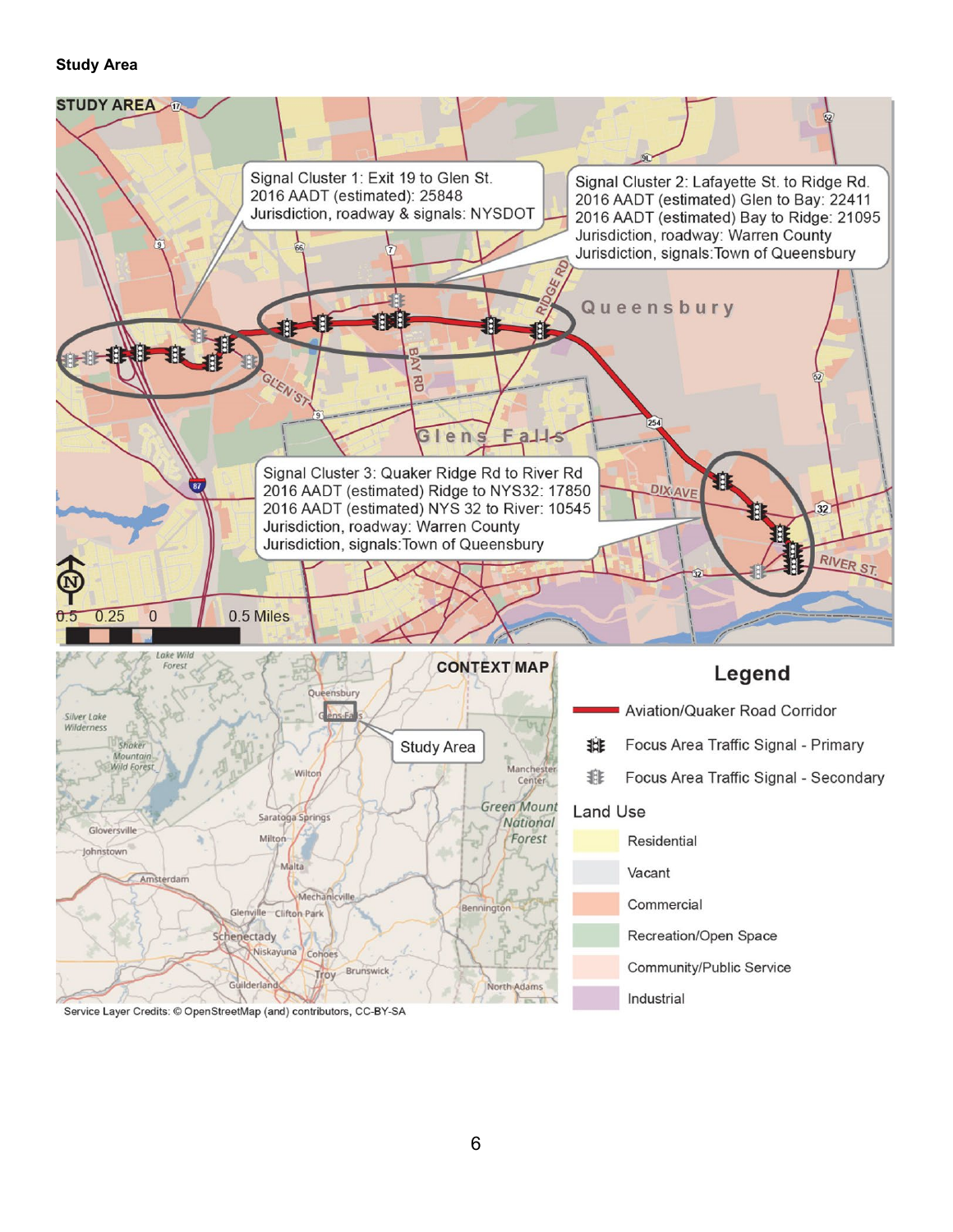## <span id="page-6-0"></span>**Contract Organization and Management**

## Project Steering Committee (PSC)

The Town of Queensbury shall establish a project steering committee to provide guidance to the Consultant during the progression of this study. The committee is expected to include representatives from the Town of Queensbury, Adirondack/Glens Falls Transportation Council, City of Glens Falls, Warren County Highway Department, and NYS Department of Transportation.

## Committee Chairperson and Additional Communication

The Town of Queensbury Senior Planner will chair the committee and manage the project overall. The Consultant shall attend any necessary meetings with the study advisory committee. Additionally, the Consultant shall communicate with the chairperson on a more frequent basis to report on progress and clarify other issues that may occur. Public meetings will be required.

## <span id="page-6-1"></span>**Covid 19 Pandemic Protocol**

During the pandemic, meetings may be held via telephone or internet conferencing platforms. Exceptions to this protocol may be required for the public information meetings in Task 7.

## <span id="page-6-2"></span>**Study Content, Scope & Deliverables**

In general terms, the scope of work for the research study will be influenced by FHWA Guidance Document *Model Systems Engineering Documents for Adaptive Signal Control Technology Systems*[3.](#page-6-3) This will allow for a thorough exploration of the applicability, benefits, and drawbacks of an adaptive signal control system in comparison to other signal control schema.

## Sample Approach

The following outlined approach is provided as an illustration of the potential range of tasks and deliverables for the successful execution of the requested analysis. Responding consultants are encouraged to propose alternatives to this outline as warranted or beneficial to the overall work effort. Proposals which deviate from this sample approach should explain in detail how the overall goals and deliverables listed in the Statement of Purpose/Project Objectives on page 3 of this RFP will be achieved.

## TASK 0: PROJECT MANAGEMENT

Progress Reporting. The Consultant shall provide to the Town information required for periodic Progress Reports, no less frequently than quarterly and no later than the 8th of the month following each quarterly reporting period. Information provided shall include the following subjects with appropriate explanation and discussion:

a. Project progress including a summary of progress, findings, data, analyses, results and field-test results from

<span id="page-6-3"></span> <sup>3</sup> Federal Highway Administration & DKS Associates. 2012. *Model Systems Engineering Documents for Adaptive Signal Control Technology Systems - Guidance Document*. Project Report, Washington DC: Federal Highway Administration. [https://ops.fhwa.dot.gov/publications/fhwahop11027/mse\\_asct.pdf](https://ops.fhwa.dot.gov/publications/fhwahop11027/mse_asct.pdf)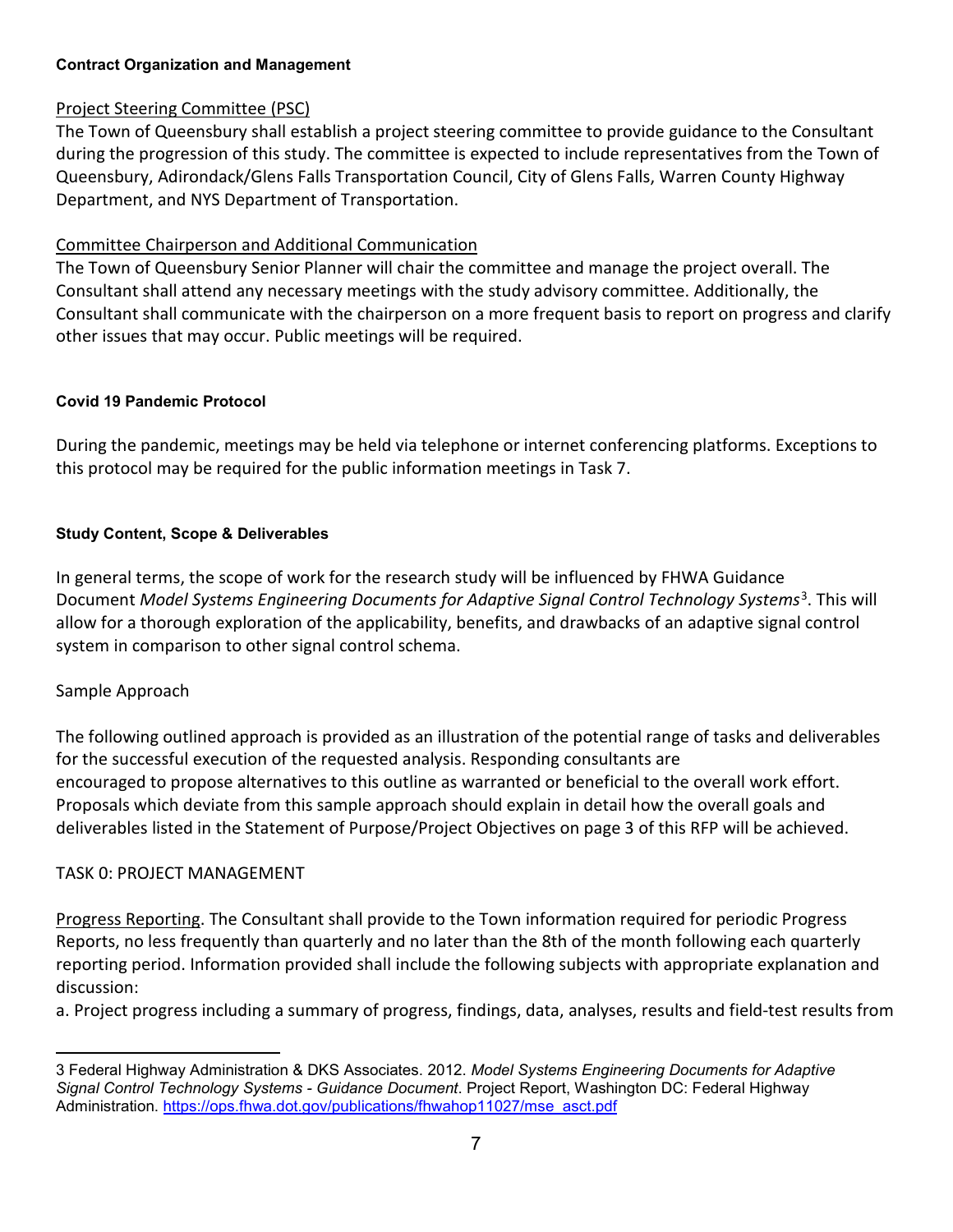all tasks carried out in the covered period.

b. Planned work for the next reporting period.

c. Identification of problems.

d. Planned or proposed solutions to identify problems described in (c) above.

e. Ability to meet schedule, reasons for slippage in schedule.

f. Schedule - percentage completed and projected percentage of completion of performance by calendar

quarter- may be presented as a bar chart or milestone chart.

g. Costs incurred in the covered period.

Interim Status Meetings. The Consultant shall attend interim review meetings with the Project Steering Committee as requested. The Town shall coordinate with the NYS Project Managers to arrange each meeting at a mutually convenient time and place.

SPR Quarterly Status Reports. This project is funded in part by the Federal Highway Administration (FHWA) through NYSDOT's State Planning and Research (SPR) Program. During the course of the project, the Consultant shall provide upon request information required for the one-page SPR Quarterly Status Reports, which are due during the first week of April, July, October, and January. These reports will be completed quarterly starting from the signing date of this agreement until acceptance of the Final Report and Project Close Out.

Annual Metrics Reports. On an annual basis, the Consultant shall submit to the Town a prepared analysis and summary of metrics addressing the anticipated energy, environmental and economic benefits that are realized by the project. All estimates shall reference credible sources and estimating procedures, and all assumptions shall be documented. Reporting shall commence the first calendar year after the contract was executed. Reports shall be submitted by the Town by January 31st for the previous calendar year's activities (i.e. reporting period). The Consultant shall provide metrics for use in a web-based form, which will be provided to the Town by NYSERDA.

Task 0 Deliverables:

- Information for inclusion in Progress Reports
- Project Meetings minutes.
- Project information for SPR Quarterly Status Reports.
- Information and data required for Annual Metrics Reports.

# TASK 1: CONSULTANT KICK-OFF MEETING

The Consultant shall convene a study kick-off meeting, including the Town, A/GFTC, Consultant, PSC members, and NYS Project Managers. The purpose of this meeting shall be to:

- Confirm project scope and schedule, including tentative dates for subsequent meetings
- Confirm geographic boundaries of the research study (i.e., determine which, if any, secondary signals should be included in the study area)
- Discuss data needs and determine data sources
- Confirm measures of effectiveness
- Confirm communication protocols among PSC members and Consultant

Task 1 Deliverable:

• Meeting minutes, in both MSWord and PDF format.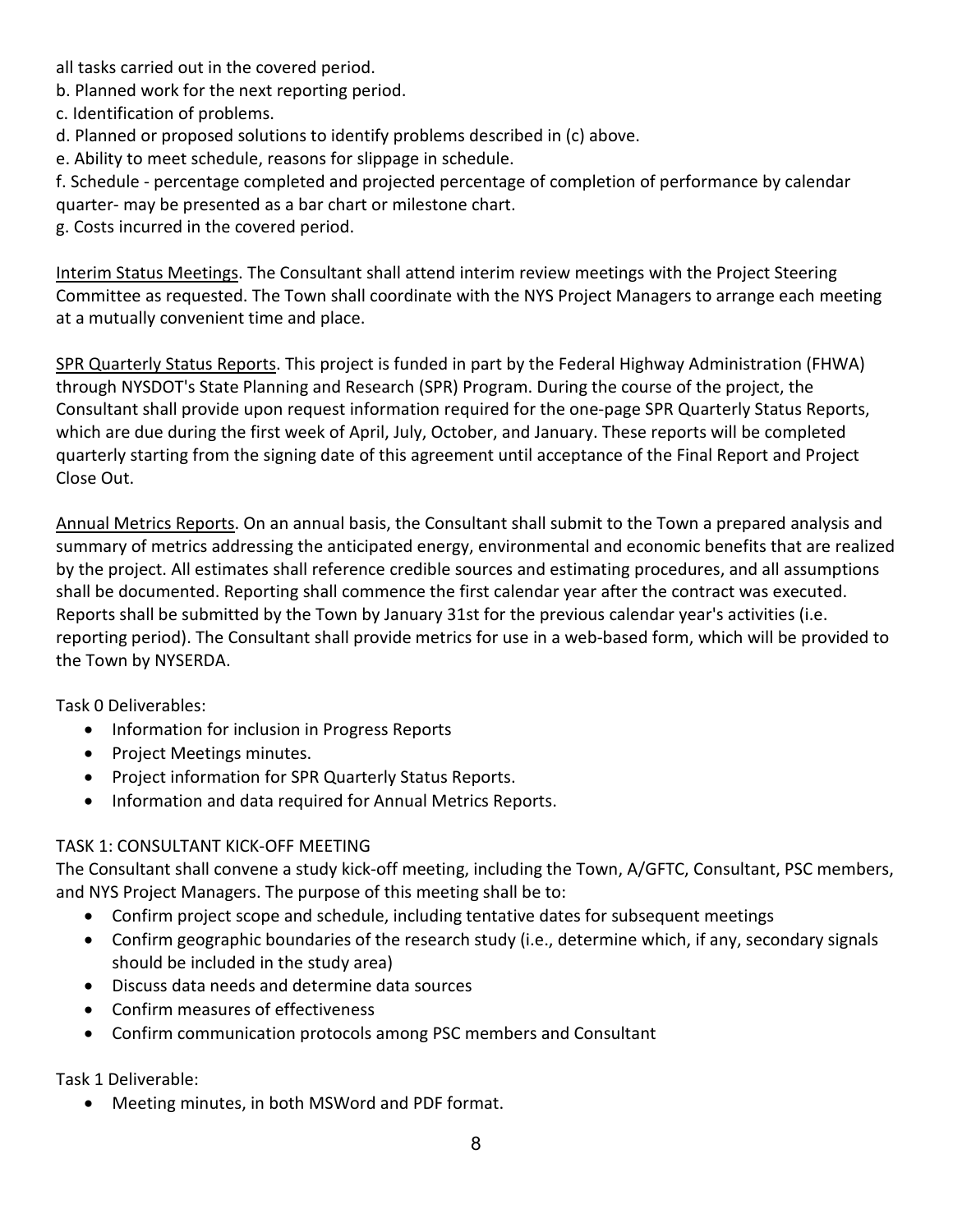# TASK 2: EXISTING CONDITIONS INVENTORY

The Consultant is to prepare an inventory of existing conditions within the Aviation/Quaker Road corridor. The Consultant shall conduct all activities outlined below. The Consultant shall prepare a summary of this information and present it to the PSC for discussion. This shall include:

- Technical specifications of all signal hardware including actuation (if applicable)
- All pedestrian accommodations at the study area signalized intersections, noting any deficiencies according to the design guidelines of the Americans with Disabilities Act, NYS Pedestrian Safety Action Plan, and other relevant design criteria.
- All data necessary to complete the signal coordination comparison in Task 3 (below), anticipated to include traffic and turning movement counts
- Current Level-of-Service (LOS) for all signalized intersections within the study area
- Current Measures of Effectiveness, which may include travel time, reliability, number of stops, delay, or other relevant metrics

Task 2 Deliverables:

- Existing conditions technical memo, in both MSWord and PDF format.
- Presentation materials as provided to the PSC (including the microsimulation model), in both MSWord and PDF format.
- Presentation meeting minutes, in both MSWord and PDF format.

# TASK 3: SIGNAL COORDINATION COMPARISON

The Project Steering Committee shall direct the Consultant to prepare at least two (2) signal coordination alternatives. The first shall be a traditional, optimized signal coordination system (such as Time-of-Day or other traditional coordination system) and at least one other should be based on ASCT principles. The Consultant shall use engineering judgement regarding the selection of the analysis method (i.e. microsimulation model or alternative approach) and ASCT principles. Proposals should note whether the ASCT alternative is based on an existing ASCT or ACS-lite product (such as In|Sync or Surtrac).

A summary of current and projected LOS for both/all alternatives shall be provided and presented to the PSC. A summary of relevant Measures of Effectiveness shall also be provided, including:

- Changes in travel time, reliability, number of stops, delay, or other relevant means to quantify the travel experience
- Changes in greenhouse gas emissions
- Changes in fuel consumption
- Changes in crash rate (if feasible)

The Consultant shall prepare a summary of upgrades needed to the signal hardware for both/all systems and provide an order-of-magnitude cost estimate for installation. For ASCT examples, the potential cost of ongoing operations should also be included.

Task 3 Deliverables:

- Signal coordination comparison technical memo and related data in both MSWord and PDF format.
- Presentation meeting minutes, in both MSWord and PDF format.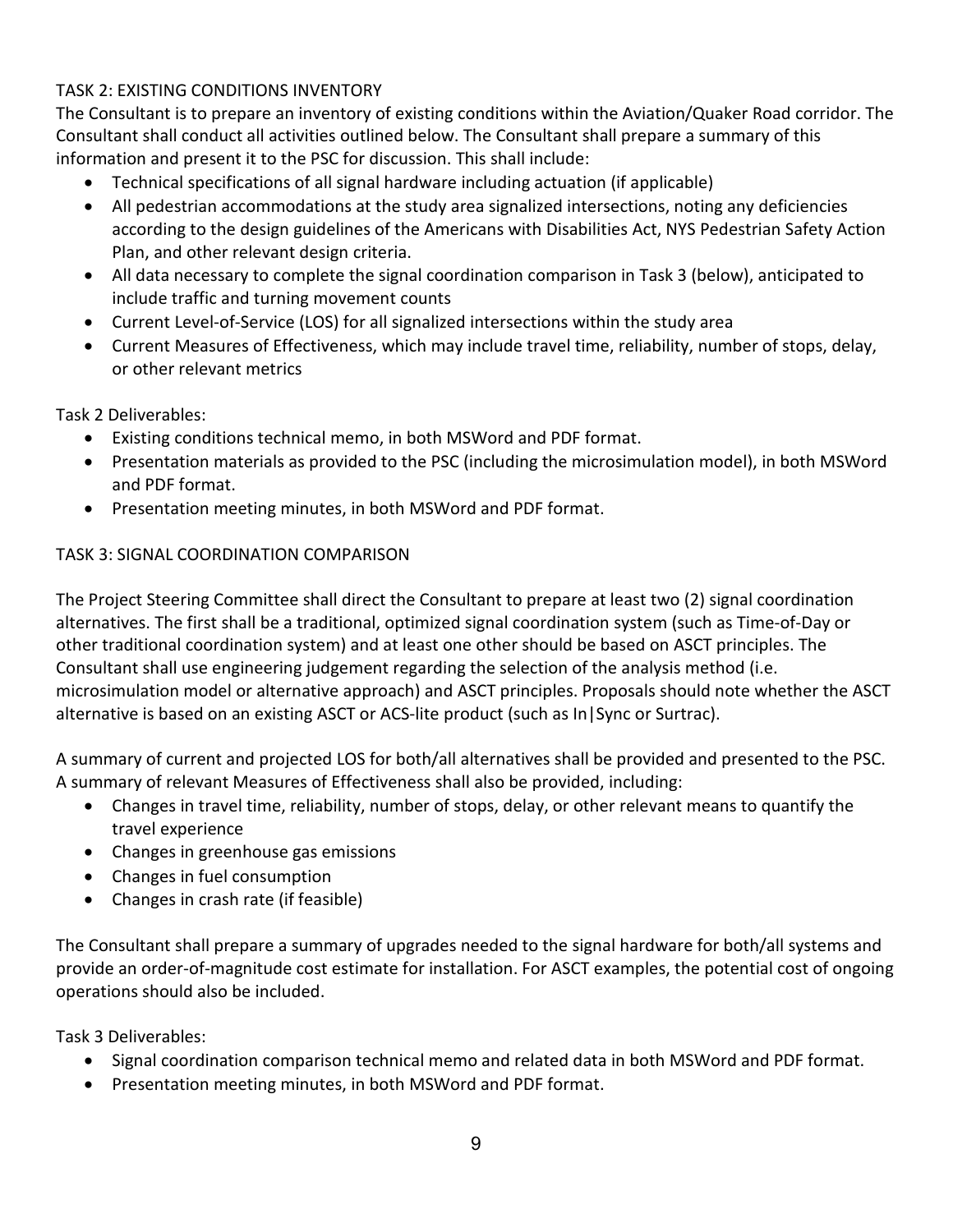# TASK 4: PEDESTRIAN AND BICYCLE IMPROVEMENTS

The Consultant shall prepare concept designs for pedestrian improvements for up to five (5) intersections, anticipated to include Aviation Rd./Aviation Mall Rd. (west), Aviation Rd./Aviation Mall Rd. (east), Quaker Rd./Dix Ave., Quaker Rd./Meadowbrook Rd., and Quaker Rd./Glen St. The pedestrian/bicycle improvement considerations shall also include safety for multi-modal operations throughout the corridor, in addition to specific recommendations at intersections. Pedestrian accommodations shall include features as recommended in the *NYS Pedestrian Safety Action Plan*, such as pedestrian count-down timers, high-visibility crosswalks, refuge islands and/or bump-outs, and any other facilities deemed relevant. Bicycle improvements may include concepts such as improved detection systems, "bike boxes," and/ or lane markings. Concept-level cost estimates for all improvements shall be provided as part of this task. A summary of concept designs and cost estimates shall presented to the PSC.

Task 4 Deliverables:

- Pedestrian/bicycle improvements technical memo, in PDF format, and related conceptual designs and cost estimates.
- Meeting minutes, in both MSWord PDF format.

# TASK 5: COST-BENEFIT ANALYSIS AND OPERATIONS AND MAINTENANCE ALTERNATIVES

The Consultant shall prepare a cost/benefit analysis for the alternatives proposed in Tasks 3 and 4, using the FHWA Transportation Systems Management and Operations Benefit-Cost Analysis Tool (TOPS-BC)<sup>4</sup>, the Transportation Research Board Life-Cycle Cost Estimation Tool (LCCET)<sup>[5](#page-9-1)</sup>, or equivalent method derived by the Consultant. Data inputs to arrive at the cost/benefit analysis shall be derived by the Consultant in Task 3. The Consultant shall also research and document alternatives for the operation and maintenance (O&M) of the proposed signal coordination and ASCT systems, including issues such as responsible entity, training needs, software/hardware/IT requirements, shared staffing initiatives, and/or vendor contracts. The Consultant shall identify how a new system would be properly maintained to mitigate O&M issues that have been experienced with the current system.

# Task 5 Deliverable:

(16) Cost-benefit analysis and O&M technical memo, in both MSWord and PDF format.

# TASK 6: PUBLIC INFORMATION MEETINGS

The Consultant shall present the findings of Tasks 2-5 at one or more public meetings, anticipated to include the Queensbury Town Board and the A/GFTC Planning Committee. This shall be an informational meeting, anticipated to include a presentation followed by a question-and-answer discussion. Relevant feedback will be used to inform the final report. The Town and Consultant shall coordinate with the NYS Project Managers and with NYSERDA Communications staff to develop the presentation materials.

Task 6 Deliverables:

- Draft presentation materials, for review and approval.
- Minutes from public meeting(s), in MSWord and PDF format.

# TASK 7: FINAL DELIVERABLE

Upon completion of the contract period, the Consultant shall provide all information, materials and data

<span id="page-9-0"></span> $\overline{a}$ 4 <https://ops.fhwa.dot.gov/plan4ops/topsbctool/index.htm>

<span id="page-9-1"></span><sup>5</sup> <http://www.trb.org/Main/Blurbs/173928.aspx>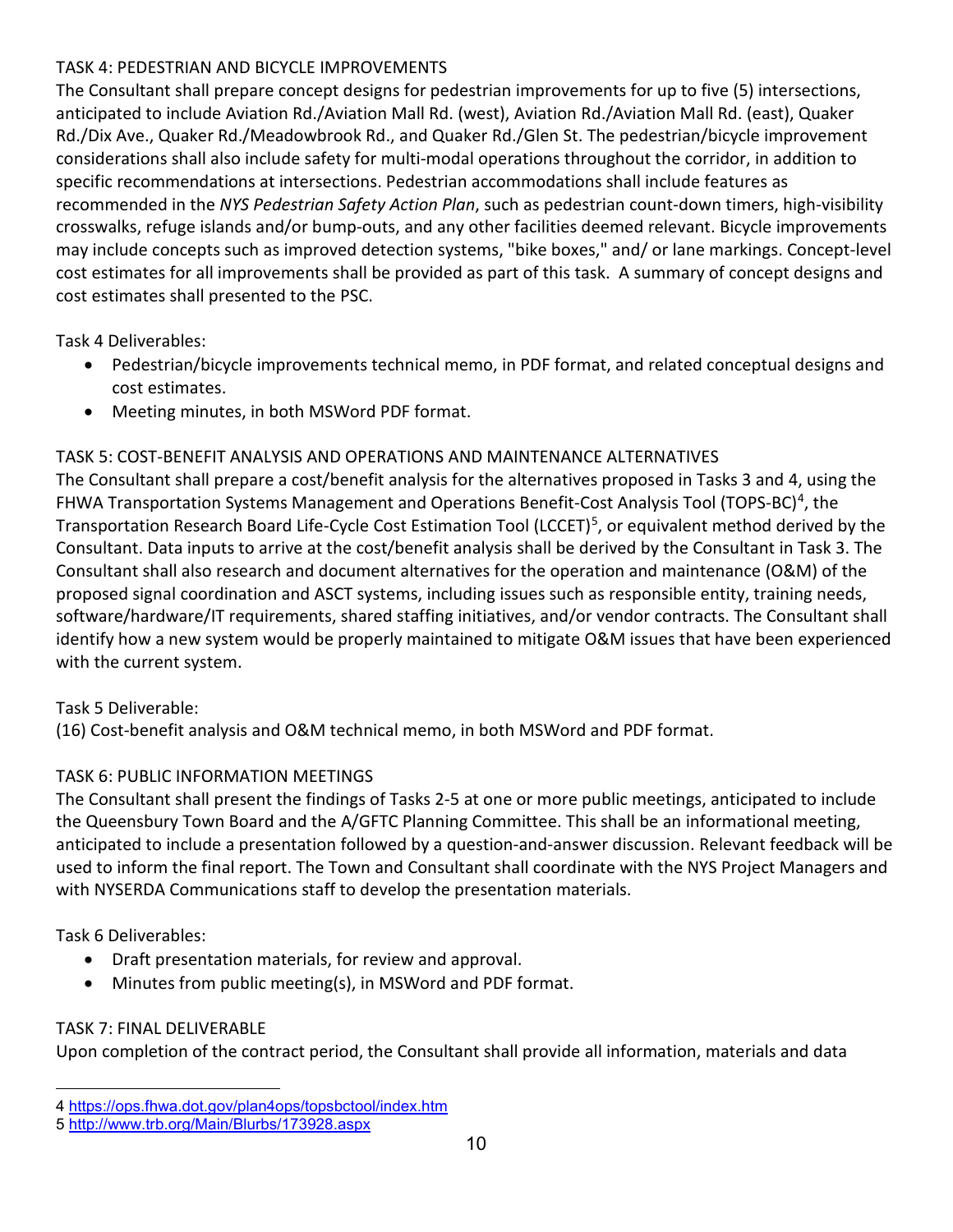<span id="page-10-1"></span>necessary to assist [A/](#page-10-1)GFTC with preparing a draft Final Report, in accordance with *NYSDOT Requirements for the SPR Final Report* in Appendix A, covering all aspects of the work performed under this Agreement; the report shall include information on the following subjects:

- Discussions of the observations and findings and recommendations, if any, from all tasks, and avenues for further improvements, as appropriate;
- Discussions of the project results and lessons learned regarding configuration, capabilities, and benefits of the project; and
- Environmental, and economic benefits, and implementation scenarios associated with such.

All material borrowed or adapted from other sources should be properly identified (i.e., document, source, date, and page). The Consultant must obtain and submit to both the Town and A/GFTC the copyright owner's written permission to use any illustrations, photographs, tables, figures, or substantial amounts of text from any other publication. For each figure and table, the Consultant must also provide a source line that gives the original source and any language stating permission to reprint that should be published with each respective table or figure.

The Consultant shall provide assistance as needed to A/GFTC in preparation of the Final Report in final form, reflecting comments received on the draft from the NYS Project Managers. The Final Report shall be due within 30 days of receipt of the NYS Project Managers' comments. A/GFTC will be responsible for preparing the Final Report for submittal to the NYS Project Managers.

Task 7 Deliverables:

• Submittal to the Town and AGFTC of all materials and information noted above in MSWord format.

## **NYSERDA Disclaimer**

Pursuant to Task 1, only NYSERDA's project manager has reviewed this RFP for technical commentary; no other approvals or opinions regarding the legal sufficiency of the RFP under relevant procurement rules are provided by NYSERDA here.

## <span id="page-10-0"></span>**Proposal Content and Selection Procedures**

## Proposal Content

Proposals should demonstrate a good grasp of the study's intent and include detailed descriptions of the approach that the firm will use to complete the project.

A summary of similar work completed by the firm over the previous three years should be included, as well as a summary of any projects that the proposing firm(s) will be managing concurrently with this project if selected. This summary should also contain the names and numbers of contact persons for each contract. In addition to the firm's background, the resumes of any staff to be assigned to the project should be included. Proposals should also provide the estimated amount of time that each assigned staff person (by name, not just job position) is likely to devote to the project, as well as a detailed project schedule that includes key milestones toward project completion.

Firms should provide a detailed summary of their cost to complete the project in a separate document. All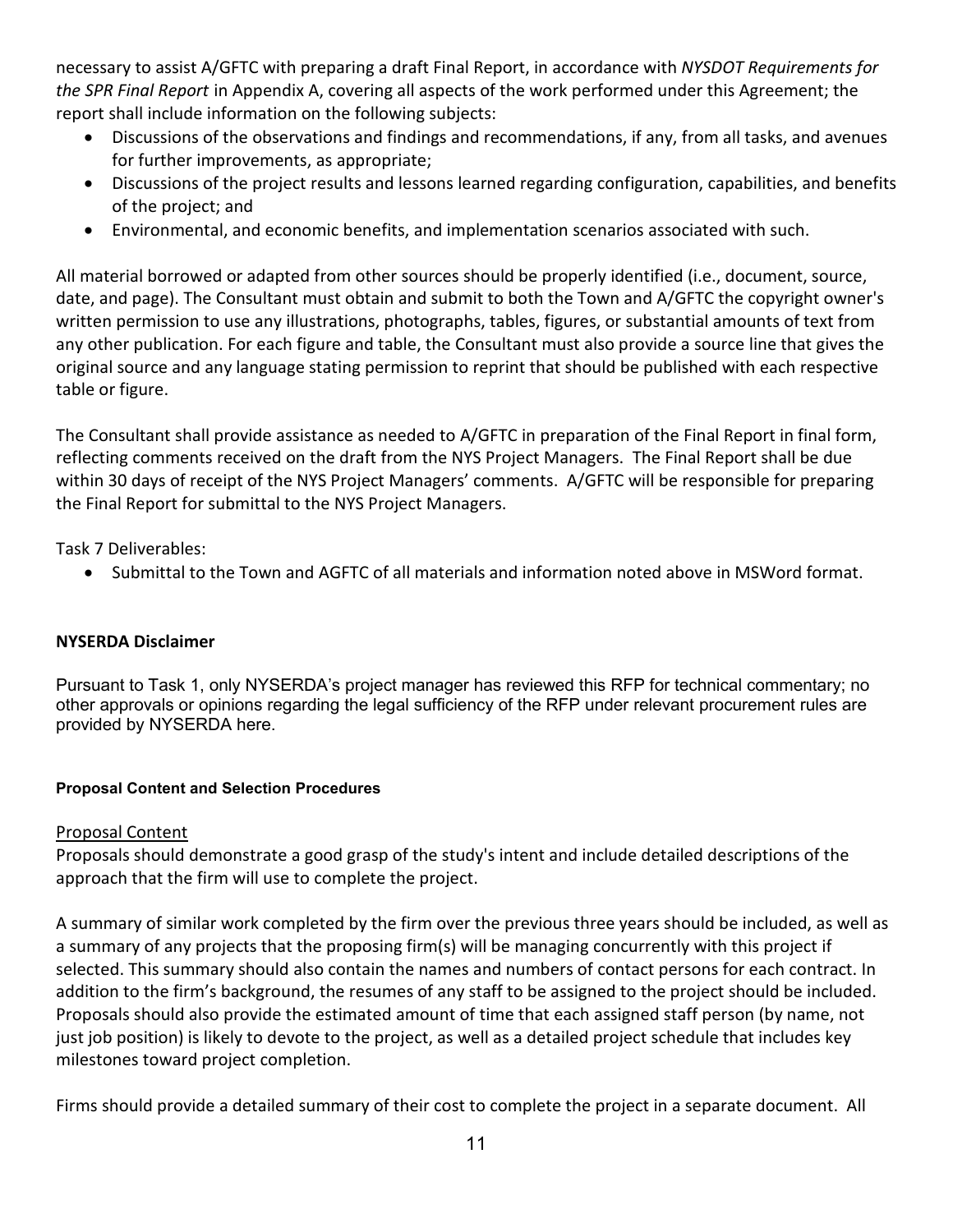costs that can be identified should be listed by task. Fee and final scope of work will be negotiated with the selected Consultant. Proposing firms should be aware that completion of this study is funded in part by the Federal Highway Administration (FHWA) through the NYS DOT's State Planning and Research Program and administered under a NYSDOT/NYSERDA Research Partnership Agreement. The awarded contractor will be required to fully comply with all requirements and certifications that are imposed by state and federal funding sponsorship.

## Pre-Screening and Evaluation

Proposals will be screened by a consultant selection committee and a preliminary assessment will be made based upon the overall project approach, technical applications, relevant experience, knowledge of the issues that impact the corridor, past performance with locally-administered studies, assigned staff capacity/availability, cost effectiveness, and project management. Proposals that demonstrate meaningful and substantial participation of Minority and/or Women Owned Business Enterprises or Service-Disabled Veteran-Owned Businesses (MWBE/SDVOB) are encouraged.

The following evaluation criteria will be used as a guide to score the proposals:

40% - weight on the relevant experience of the firm and ability to commit resources within the desired timeframe of the proposal;

40% - weight on the firm's demonstrated understanding of the study goals and overall approach to the project;

20% - weight on the background and qualifications of staff to be assigned to complete the majority of the project tasks.

# Presentation and Consultant Selection

If a clear favorite does not emerge based upon the results of the pre-screening and evaluation, the firms submitting proposals that demonstrate the best study approach and experience will be interviewed by the Selection Committee. The Committee will then complete its final evaluation and selection recommendation. No more than three firms will be interviewed. Previous experience has shown that the presentation and interview performance have strongly influenced the eventual selection.

The Town of Queensbury reserves the right to reject any and all proposals. If a low number of proposals are submitted, the Town reserves the right to extend the deadline for proposal submittal. It also reserves the right to reject all proposals if determined to be in the best interest of involved parties.

## Target Budget

It is expected that a thorough and comprehensive study can be delivered within the budget of \$60,000. As this is a grant funded feasibility study, the Town of Queensbury reserves the right to eliminate from consideration any proposals that entail costs that exceed this budget.

## Project Timeline

The project must be completed by May 12, 2023.

# Proposal Due Date and Schedule of Work

Please submit three (3) copies of your proposal (with 3 copies of the cost proposal bound separately) AND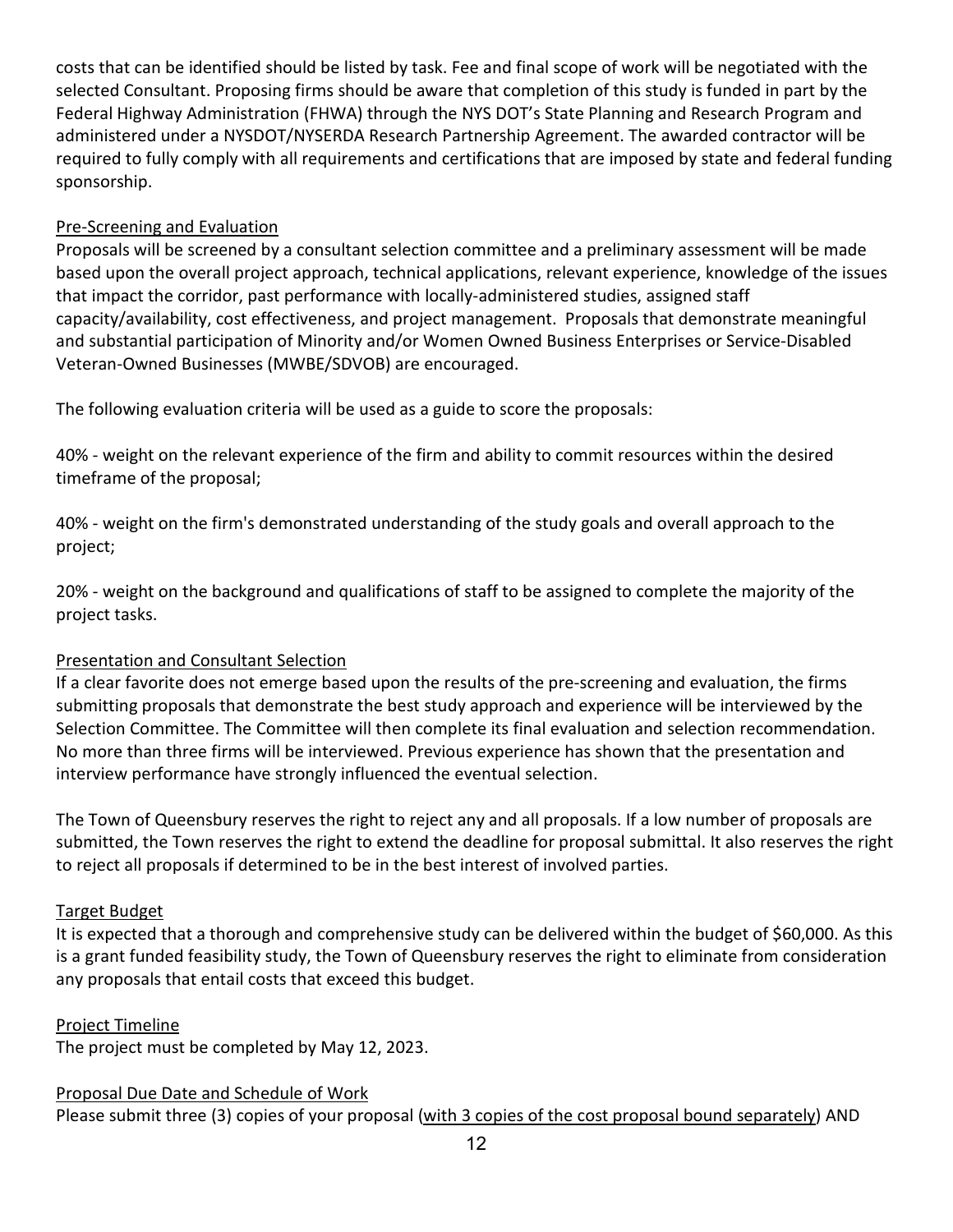electronic copies (PDF) of each document to the following office **by 3pm on Friday, April 29th**:

Joanne Watkins, Purchasing Agent Accounting Office Town of Queensbury 742 Bay Road Queensbury, NY 12804

Consultant selection is anticipated by May 20, 2022. The final contract between the selected consultant and the Town of Queensbury will be drawn up at that time. Completion of the final document is expected by May 12, 2023.

#### <span id="page-12-0"></span>**Award of Contract**

The Town Board of the Town of Queensbury shall authorize the award of a contract to a successful proposer based upon the evaluations and recommendations of the PSC. In the event that a contract cannot be finalized within thirty days of the award by the Town Board, the town reserves the right to enter negotiations with the proposal which received the second highest evaluation and the recommendation of the PSC.

In order to facilitate the negotiations of a contract, a model professional services agreement is attached hereto as Appendix B. The insurance requirements are set forth in section nine of this RFP. It is anticipated that the terms and conditions of the model professional services agreement attached hereto will be the terms and conditions of the professional services agreement entered as a result of the process. In the event that there are any terms and conditions contained in the model professional services agreement that the proposer is unwilling or unable to meet, the proposer shall identify them as a part of his/her proposal and offer their alternatives. The issues upon which the Town anticipates negotiations after evaluation of the proposals and recommendations by the PSC are fees, the term of the contract and the exact scope of services.

The final contract will consist of the final contract document together with its exhibits including but not limited to this RFP, any addendum issued hereto, the proposal submitted, and the insurance certificates.

#### <span id="page-12-1"></span>**Indemnification**

The Town shall require the successful proposer to enter a contract which requires the proposer to be responsible for all damage to life and property due to negligent acts, errors or omissions of the contractor, his subcontractors, agents and employees, in the performance of the services required.

The successful proposer will agree to protect, defend, indemnify and hold the Town and its employees safe and harmless from, and against, any and all losses, claims, liens and demands made or asserted by third parties including the amount of judgements, penalties, interest, costs, court cost, and legal fees incurred by the Town for personal injuries, death or damages to persons or property, to the extent directly or proximately caused by the negligence or willful misconduct of the successful proposer (contractor). The successful proposer will enter an agreement to investigate, handle, respond to, provide defense for and defend any such claims, demands or suits at its sole expense, and will agree to bear all other costs and expenses related thereto, even if such claims, demands or suits are groundless, false or fraudulent.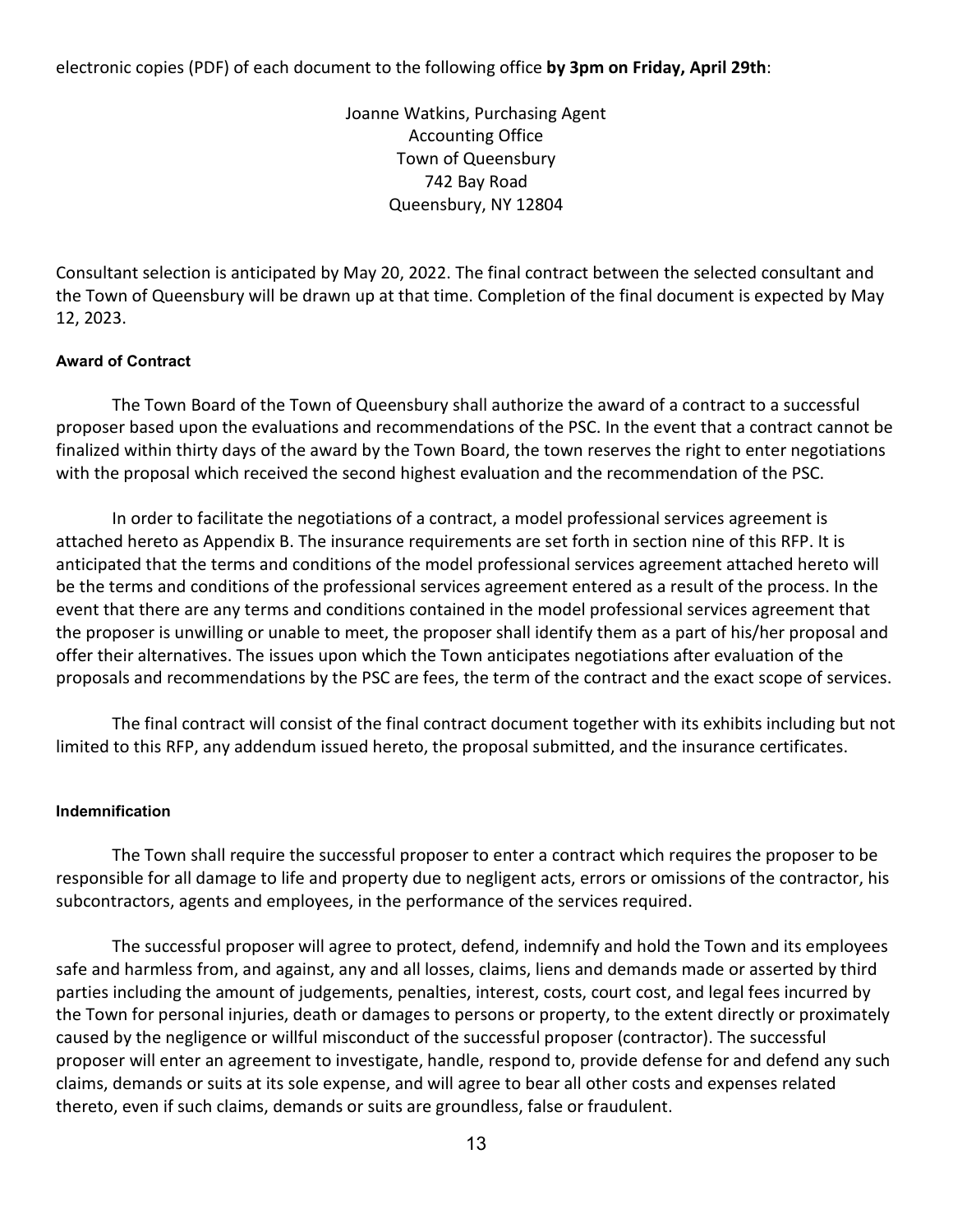In accordance with section 5-322.1 of the New York General Obligations Law, the requirements will not be construed to indemnify the Town for damage arising out of bodily injury to person or property caused by or resulting from the sole negligence of the Town or its employees.

#### <span id="page-13-0"></span>**Insurance Requirements**

The selected Consultant shall not commence work under this contract until he has obtained all insurance noted in Appendix C.

#### <span id="page-13-1"></span>**Affidavit of Non-Collusion**

Proposers shall submit a fully executed Affidavit Of Non-Collusion, found in Appendix D.

#### <span id="page-13-2"></span>**Required Provisions**

As required by New York law, the contract entered into will contain a clause known as the nonexecutory clause. The purpose of this clause is to provide that in the event funds are not appropriated for the continuation of the contract, a municipality may terminate the contract without penalty.

The contract will contain a beginning date and a term (length). No work should be commenced until the contract is fully executed and filed with the Town Clerk.

#### <span id="page-13-3"></span>**Inquiries**

All questions are to be directed via email to the contact person on the cover page of this RFP. Information obtained from any other source is not official and should not be relied upon. Questions shall be submitted via email on or before April 19, 2022, and will be replied to by addenda posted to the Town of Queensbury website at https://www.queensbury.net/departments/purchasing/bids- rfps/.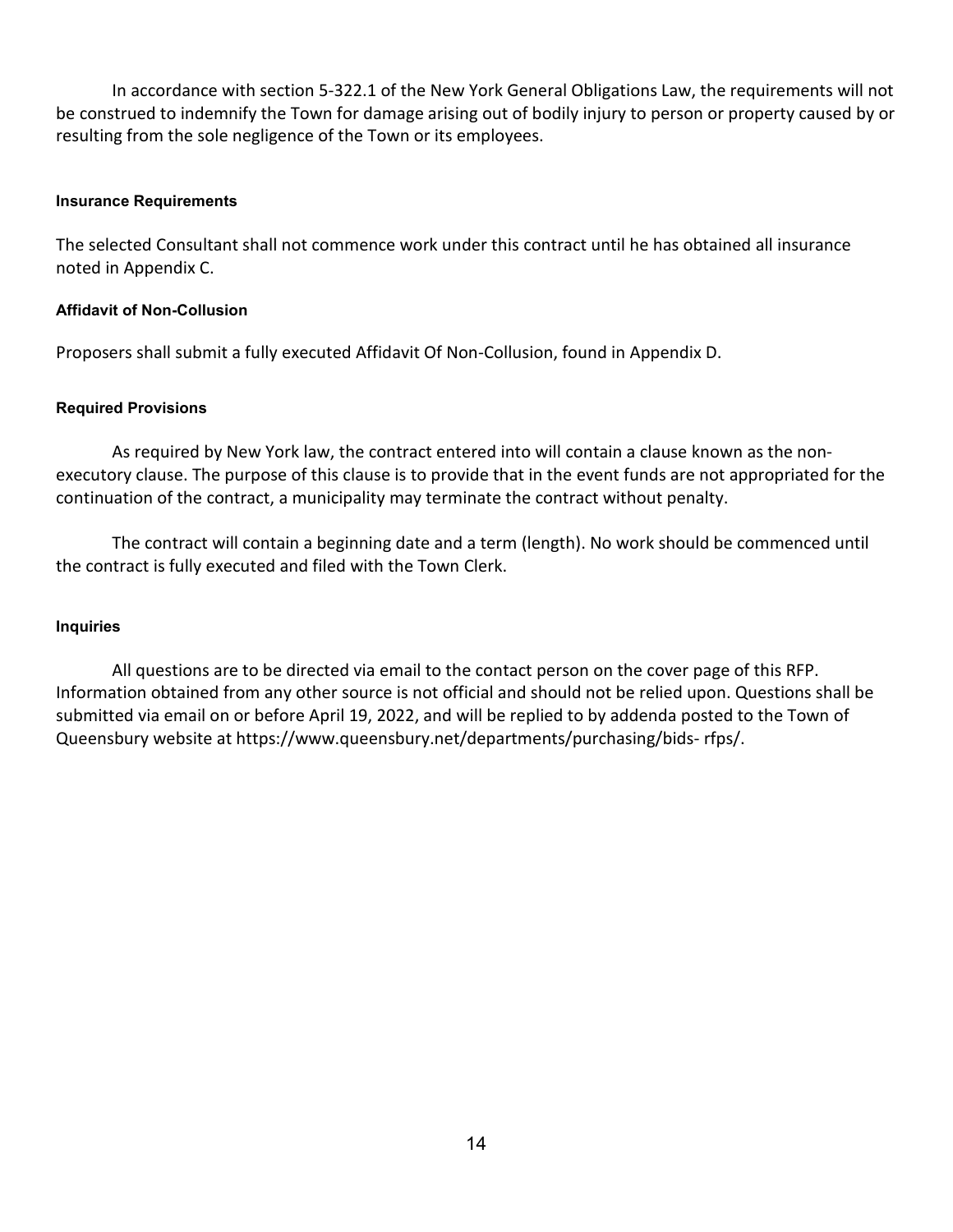#### <span id="page-14-0"></span>**Appendix A**

## **Attachment 2 to Exhibit A: NYSDOT Requirements for the SPR Final Report**

**Copies of Final Report** – Four (4) color hard copies of a bound, final report is required at the conclusion of the SPR-funded study. An electronic PDF copy of the final report is required, as well. In addition to the final report, a one page document, summarizing the project and project findings, shall be provided for technical transfer purposes. This is required in PDF format only.

## **Required Organization for the Final Report**

**Title Page** (front cover) - that contains:

- The SPR Project ID number (C#) assigned by the Research & Policy Studies Section of the Policy & Planning Division;
- The name of the SPR-funded study as stated in the Task Assignment (contract);
- The words "Final Report;"
- The date (month & year) the final report is completed;
- $\blacksquare$  The name(s) of the Consultant(s) / Principal Investigator(s), along with the name(s) of the organization(s) they represent and their address(es); and,
- $\blacksquare$  If the final report has a security classification, it shall be noted on the title page.

Disclaimer (inside cover) - as follows:

#### DISCLAIMER

This report was funded in part through grant(s) from the Federal Highway Administration, United States Department of Transportation, under the State Planning and Research Program, Section 505 of Title 23, U.S. Code. The contents of this report do not necessarily reflect the official views or policy of the United States Department of Transportation, the Federal Highway Administration or the New York State Department of Transportation. This report does not constitute a standard, specification, regulation, product endorsement, or an endorsement of manufacturers.

Form DOT F 1700.7 – complete the standard form *Technical Report Documentation Page* used throughout the country to summarize federally funded transportation projects.

#### Table of Contents

Executive Summary - a non-technical summary of the planning and/or research and its findings.

Introduction – a discussion of the problem, its background, and a concise history of research previously completed on the topic, and a discussion of what NYSDOT policies, procedures, and practices are currently in place related to the research topic.

Research Method – a description of the methods used in conducting the research.

Findings and Conclusions – a discussion on the analysis of the data (findings) and the conclusions reached based on the findings. Suggestions for additional research, if appropriate, would appear in this section.

Statement on Implementation – a brief discussion on what would need to occur to introduce the results into practice, and a discussion on possible technology transfer activities.

Appendices – as appropriate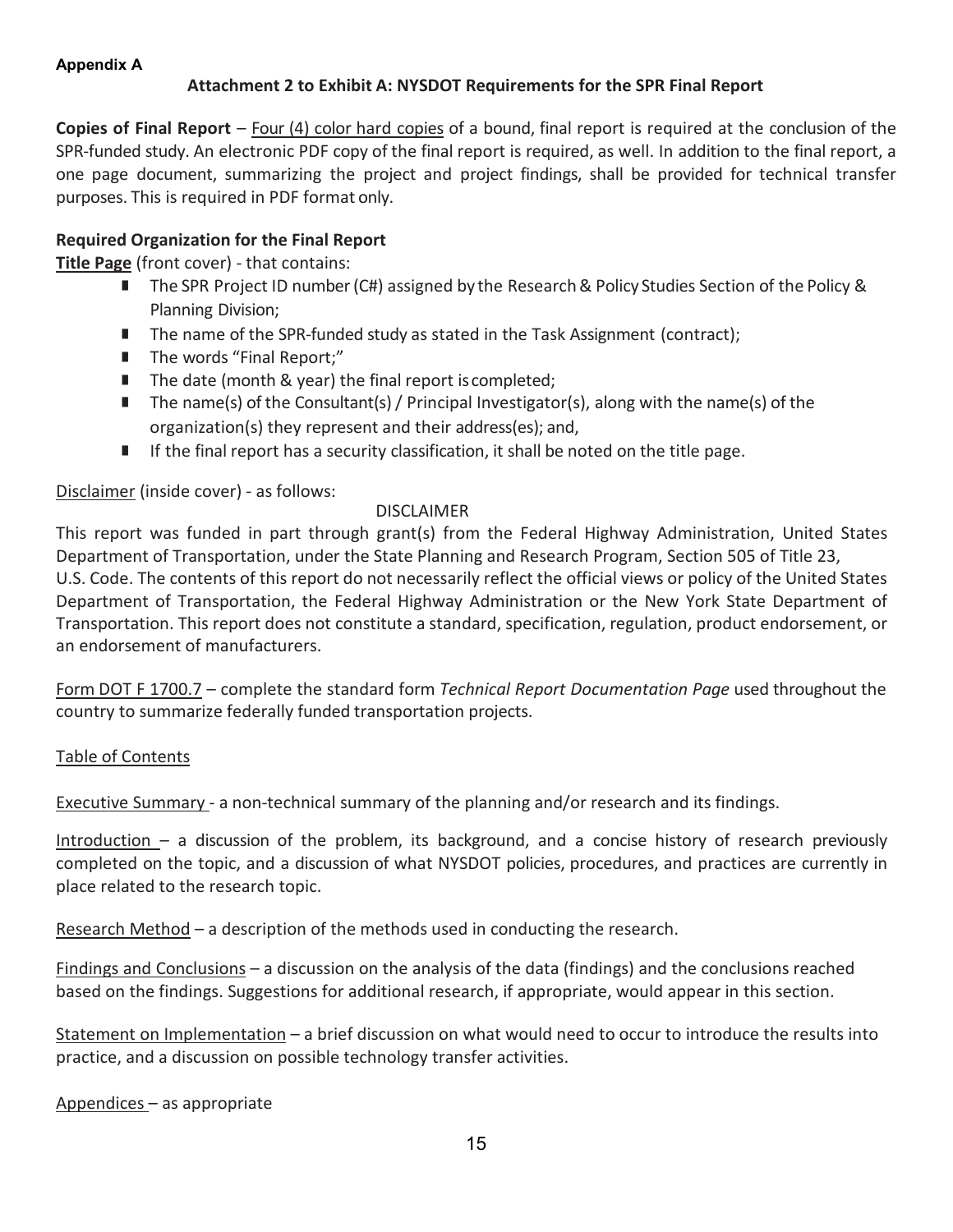#### **PROFESSIONAL SERVICES AGREEMENT**

<span id="page-15-0"></span>**THIS AGREEMENT**, made the day of in the year by and between the Town of Queensbury, located at Town Hall, 742 Bay Road, Queensbury, New York 12804 (hereinafter called the "TOWN") and located at \_\_\_\_\_\_\_\_\_\_\_\_\_\_\_\_\_\_\_\_, (hereinafter called the "CONSULTANT"):

#### **Witnesseth:**

**Whereas**, the TOWN has issued a Request For Qualifications for professional planning services in connection with the TOWN'S plan to develop and adopt an updated Comprehensive Land Use Plan and an updated zoning ordinance and

**Whereas**, the CONSULTANT has heretofore submitted a proposal for such professional planning services, and

**Whereas**, the TOWN has accepted the offer to the CONSULTANT for such professional planning services,

#### **Now, therefor the parties hereto do mutually covenant and agree as follows:**

#### ARTICLE I: SERVICES TO BE PERFORMED

The CONSULTANT shall perform the professional services hereinafter set forth under Article II entitled "SCOPE OF SERVICES" during the period from \_\_\_\_\_\_\_ to \_\_\_\_\_\_\_ .

#### ARTICLE II: SCOPE OF SERVICES

During the period of this agreement, the CONSULTANT agrees to perform the professional services set forth in detail in Schedule B attached hereto and made a part hereof.

#### ARTICLE III: AVAILABLE DATA

All technical or other related data relative to the Project in the possession of the TOWN or in the possession of the CONSULTANT shall be made available to the other party to this agreement without charge or expense to the other party.

#### ARTICLE IV: COOPERATION

The CONSULTANT shall cooperate with representative, agents and employees of the TOWN, and the TOWN shall cooperate with the representative, agents and employees of the CONSULTANT to the end that work may proceed expeditiously and economically.

#### ARTICLE V: FEES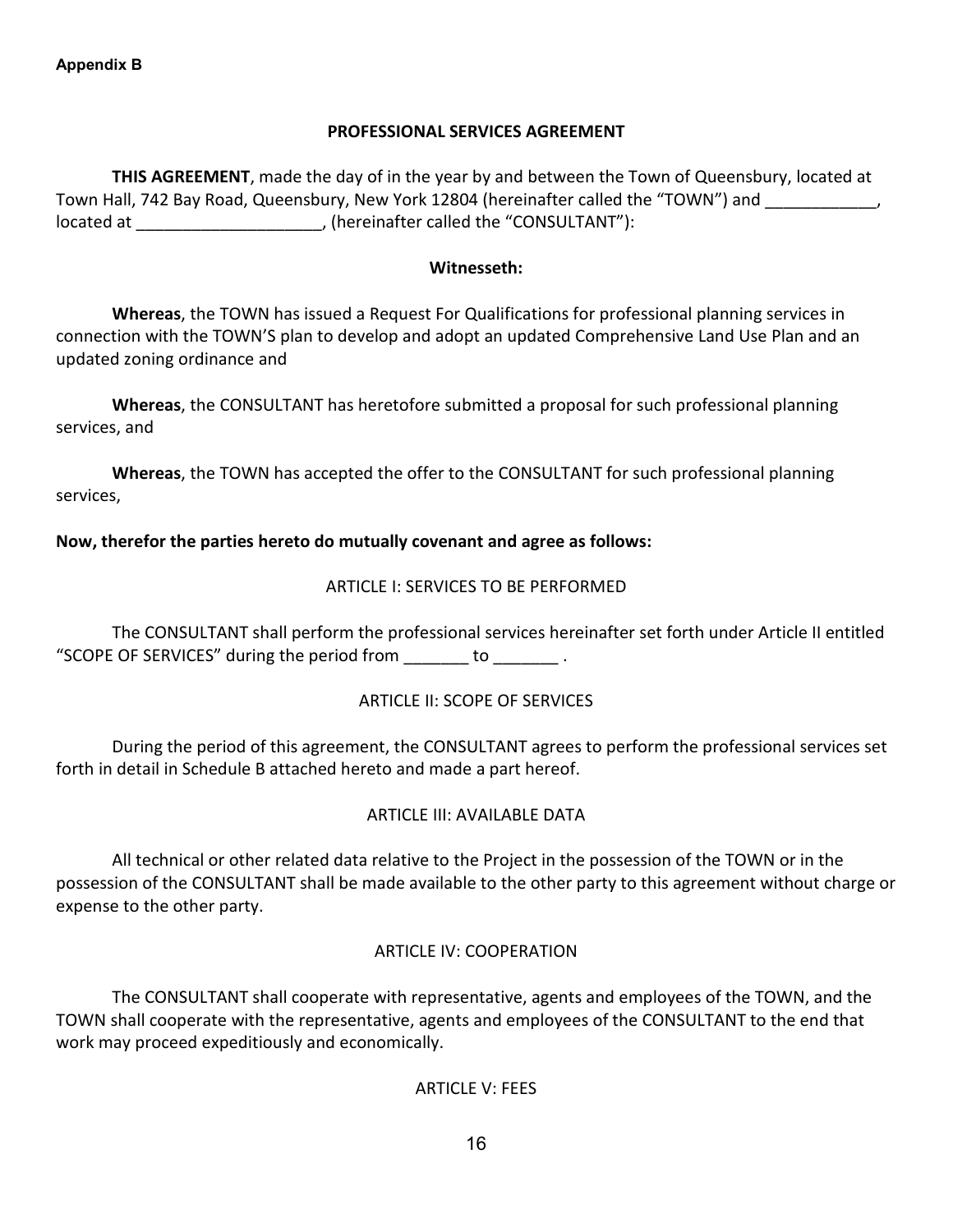In consideration of the terms and obligations of this agreement, the TOWN agrees to pay and the CONSULTANT agrees to accept as full compensation for all services rendered under this agreement, the fees and reimbursement determined according to the basis which follows: see Schedule C attached hereto and made a part hereof.

#### ARTICLE VI: EXTRA WORK

If the CONSULTANT is of the opinion that any work the CONSULTANT has been directed to perform is beyond the scope of this agreement and constitutes extra work, the CONSULTANT shall promptly notify the TOWN of the fact. The TOWN shall be the sole judge as to whether or not such work is in fact beyond the scope of this agreement and whether or not it constitutes extra work. In the event that the TOWN determines that such extra work does constitute extra work, it shall provide extra compensation to the CONSULTANT on a negotiated basis.

## ARTICLE VII: ACCOUNTING RECORDS

Proper and full accounting records shall be maintained by the CONSULTANT. These records shall clearly identify the costs of the work performed under this agreement. Such records shall be subject to periodic and final audit by the TOWN upon request. Such records shall be accessible to the TOWN for a period of two (2) years following the date of final payment by the TOWN to the CONSULTANT for the performance of the work contemplated herein.

## ARTICLE VIII: ASSIGNMENTS

The CONSULTANT specifically acknowledges, and does hereby agree that, pursuant to section 109 of the New York General Municipal Law, the CONSULTANT is prohibited from assigning, transferring, conveying, subcontracting or otherwise disposing of this agreement, or of the CONSULTANT'S right, title or interest therein, without the prior written consent of the TOWN.

#### ARTICLE IX: OWNERSHIP OF MATERIALS

All rights, title and ownership in and to all materials prepared under the provisions of this agreement shall be in the TOWN including the right of republication.

#### ARTICLE X: REPORTING DUTIES

The CONSULTANT shall in all appearances in connection with this agreement, appear as the professional planning consultant for the TOWN and shall report regularly to the Town Board, Town Supervisor's Office or Senior Planner as directed.

#### ARTICLE XI: RELATIONSHIP

The CONSULTANT shall be an independent contractor who is performing professional planning services on behalf of the TOWN. CONSULTANT, in accordance with its status as independent contractor agrees that it will conduct itself in a manner consistent with such status. CONSULTANT will not hold themselves out to be an officer or employee of the TOWN and will not make any claims, demand, or application to any right or privilege applicable to a TOWN officer or employee including, but not limited to, workers compensation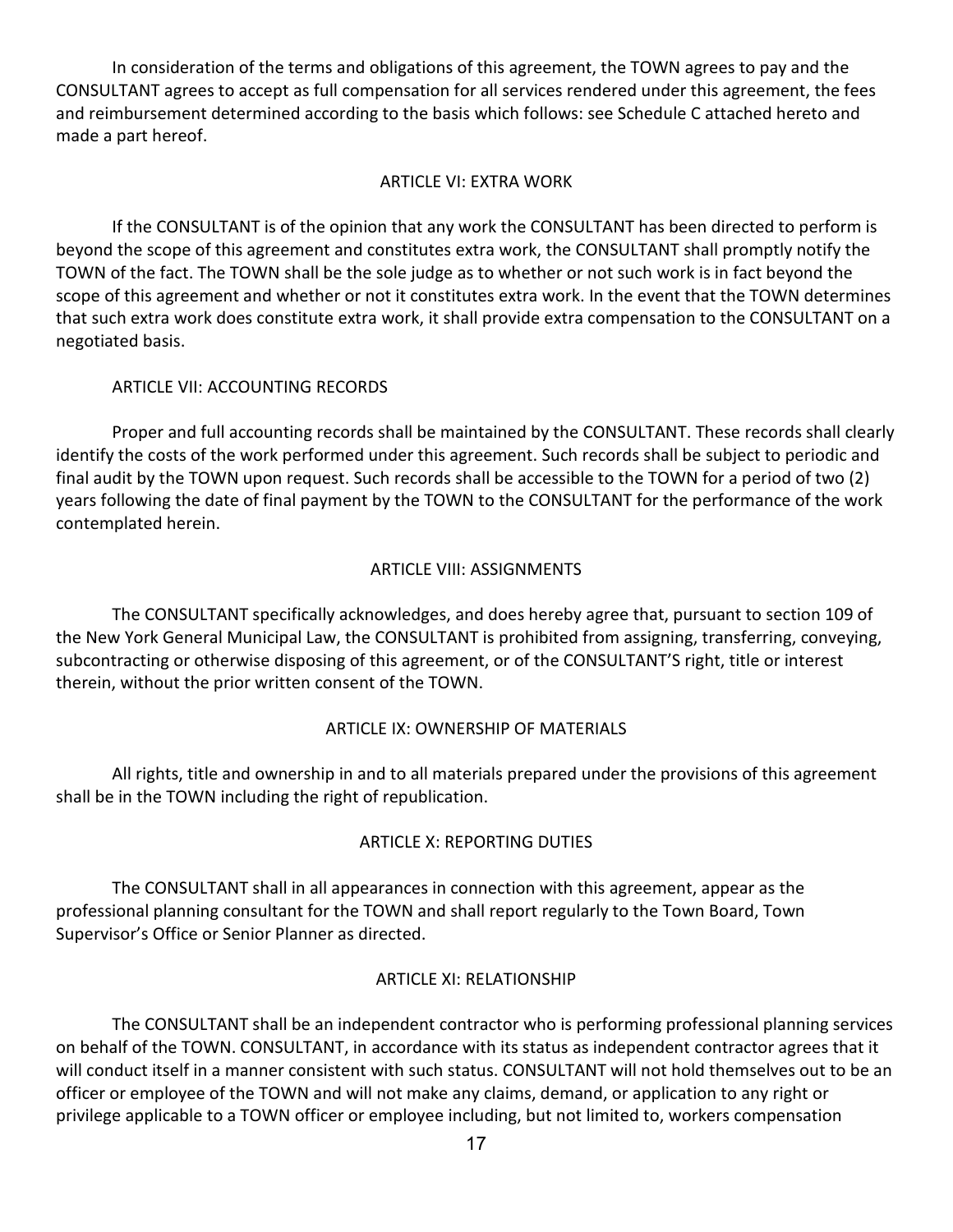coverage, disability coverage, health and welfare plans, unemployment insurance benefits, social security courage, or retirement membership or credit.

## ARTICLE XII: INDEMNIFICATION

The CONSULTANT shall defend, indemnify and save harmless the TOWN, its employees and agents, from and against all claims, damages, losses out of, or in consequence of any negligent act or omission of the CONSULTANT, its employees or agents, to the extent of its or their responsibility for such claims, damages, losses and expenses.

The CONSULTANT shall be responsible for all damage to life and property due to negligent acts, errors or omissions of the CONSULTANT, its subcontractors, agents and employees, in the performance of the services required.

The CONSULTANT shall protect, defend, indemnify and hold the TOWN and its employees safe and harmless from, and against, any and all losses, claims, liens and demands made or asserted by third parties including the amount of judgements, penalties, interest, costs, court cost, and legal fees incurred by the TOWN for personal injuries, death or damages to persons or property, to the extent directly or proximately caused by the negligence or willful misconduct of CONSULTANT. The CONSULTANT shall investigate, handle, respond to, provide defense for and defend any such claims, demands or suits at its sole expense, and will agree to bear all other costs and expenses related thereto, even if such claims, demands or suits are groundless, false or fraudulent.

In accordance with section 5-322.1 of the New York General Obligations Law, these requirements will not be construed to indemnify the TOWN for damage arising out of bodily injury to person or property caused by or resulting from the sole negligence of the TOWN or its employees.

## ARTICLE XIII: INSURANCE

The CONSULTANT agrees to procure and maintain without additional expense to the TOWN, until final acceptance by the TOWN of the services covered by this agreement, insurance of the kinds and in the amounts provided and set forth in Schedule A attached hereto and made a part hereof. Before commencing work, the CONSULTANT shall furnish to the TOWN a certificate or certificates of insurance showing that the requirements of this article are met.

#### ARTICLE XIV: PAYMENTS BY CLAIM FORM

All payment to the CONSULTANT shall be made upon presentation of claim forms to the TOWN and submitted to the Executive Director for approval. Final authorization for payment rests with acceptance of the claim form and approval by the TOWN'S Comptroller.

#### ARTICLE XV: TERM OF AGREEMENT

This agreement shall commence on \_\_\_\_\_\_\_\_\_\_\_\_\_ and terminate on \_\_\_\_\_\_\_\_\_\_\_\_\_\_\_\_\_

#### ARTICLE XVI: NON-EXECUTORY CLAUSE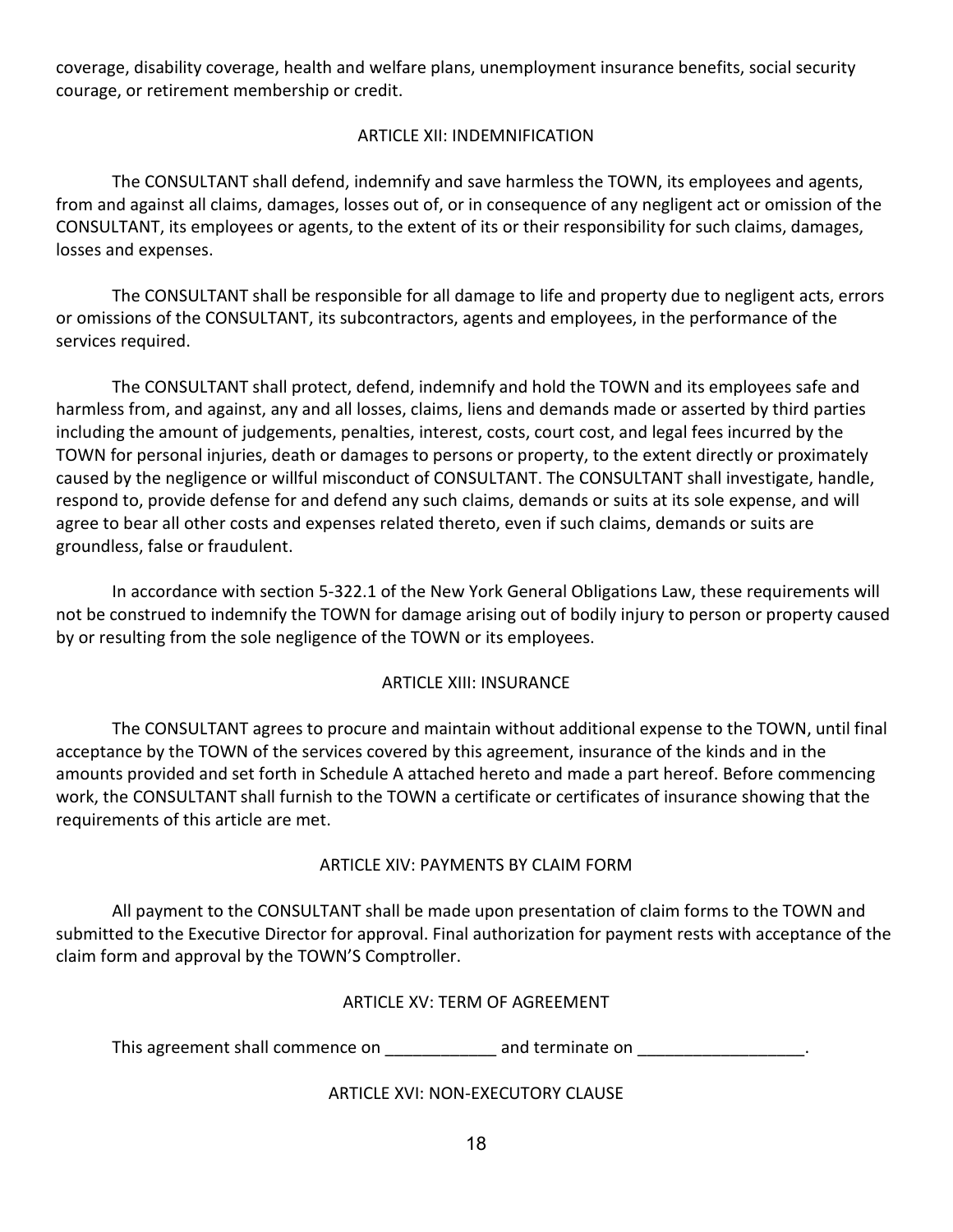This agreement shall be deemed executory only to the extent of monies available to the TOWN for the performance of the terms hereof, and no liability on account thereof shall be incurred by the TOWN beyond moneys available to it for the purpose thereof.

## ARTICLE XVII: NON-APPROPRIATIONS CLAUSE

Notwithstanding anything contained herein to the contrary, no default shall be deemed to occur in the event no funds or insufficient funds are appropriated and budgeted by or are otherwise available to the TOWN for payment. The TOWN will immediately notify the CONSULTANT of such occurrence, and this agreement shall terminate on the last day of the fiscal period for which appropriations were received, without penalty or expense to the TOWN on any kind whatsoever, except as to those portions or payments herein agreed upon for which funds shall have been appropriated and budgeted.

# ARTICLE XVIII: VENUE AND CHOICE OF LAW

Any dispute under this agreement or related to this agreement shall be decided in accordance with the laws of the State of New York and brought exclusively before the United States District Court for the Northern District of New York or the appropriate State Court located within the County of Warren.

# ARTICLE XIX: RESOLUTION

All parties agree that they have read and reviewed the resolution which authorized this agreement and know and understand its contents. If the resolution incorporates a provision limiting the payment amount under the agreement, all parties acknowledge that the TOWN will not be held liable for payment above that amount.

# ARTICLE XX: TERMINATION OF AGREEMENT

The TOWN and the CONSULTANT shall have the right at any time to terminate the work required of the CONSULTANT by this agreement upon thirty (30) days written notice of such termination. The CONSULTANT shall be entitled to compensation for all work authorized and performed prior to such date pursuant to this agreement. Compensation shall be in accordance with the articles of this agreement.

# ARTICLE XXi: MISCELLANEOUS PROVISIONS

If any provision of this agreement shall be deemed void or unconstitutional by a court of competent jurisdiction, such determination shall not affect the other provisions of this contract or their enforceability.

**In witness whereof**, the parties hereto have caused this agreement to be executed.

Date: \_\_\_\_\_\_\_\_\_\_\_\_\_ \_\_\_\_\_\_\_\_\_\_\_\_\_\_\_\_\_

CONSULTANT'S NAME Address: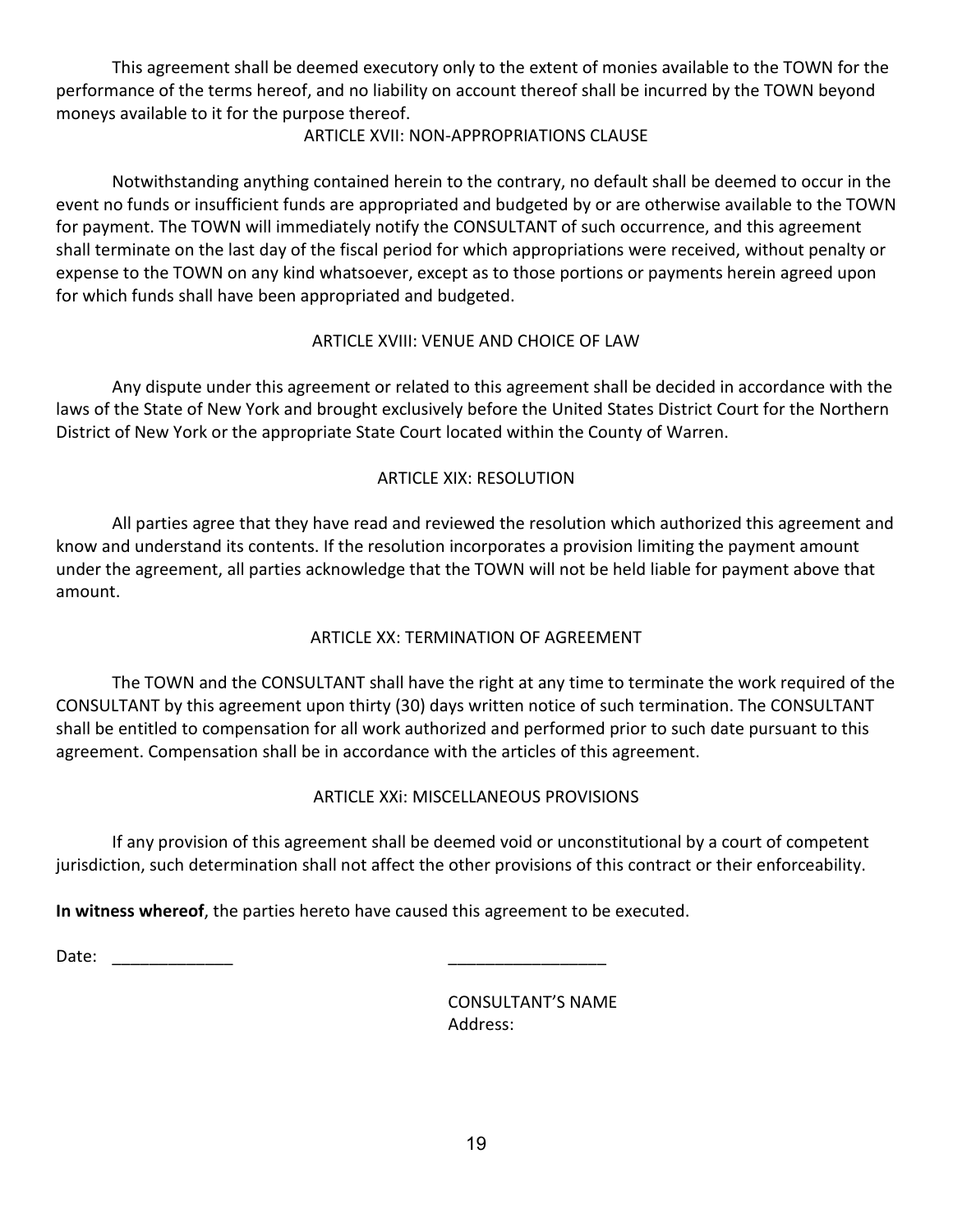TOWN OF QUEENSBURY BY: Title: Town Supervisor Address: 742 Bay Road Queensbury, NY 12804 Town Board Authorization: Res. \_\_\_\_\_\_\_\_\_\_\_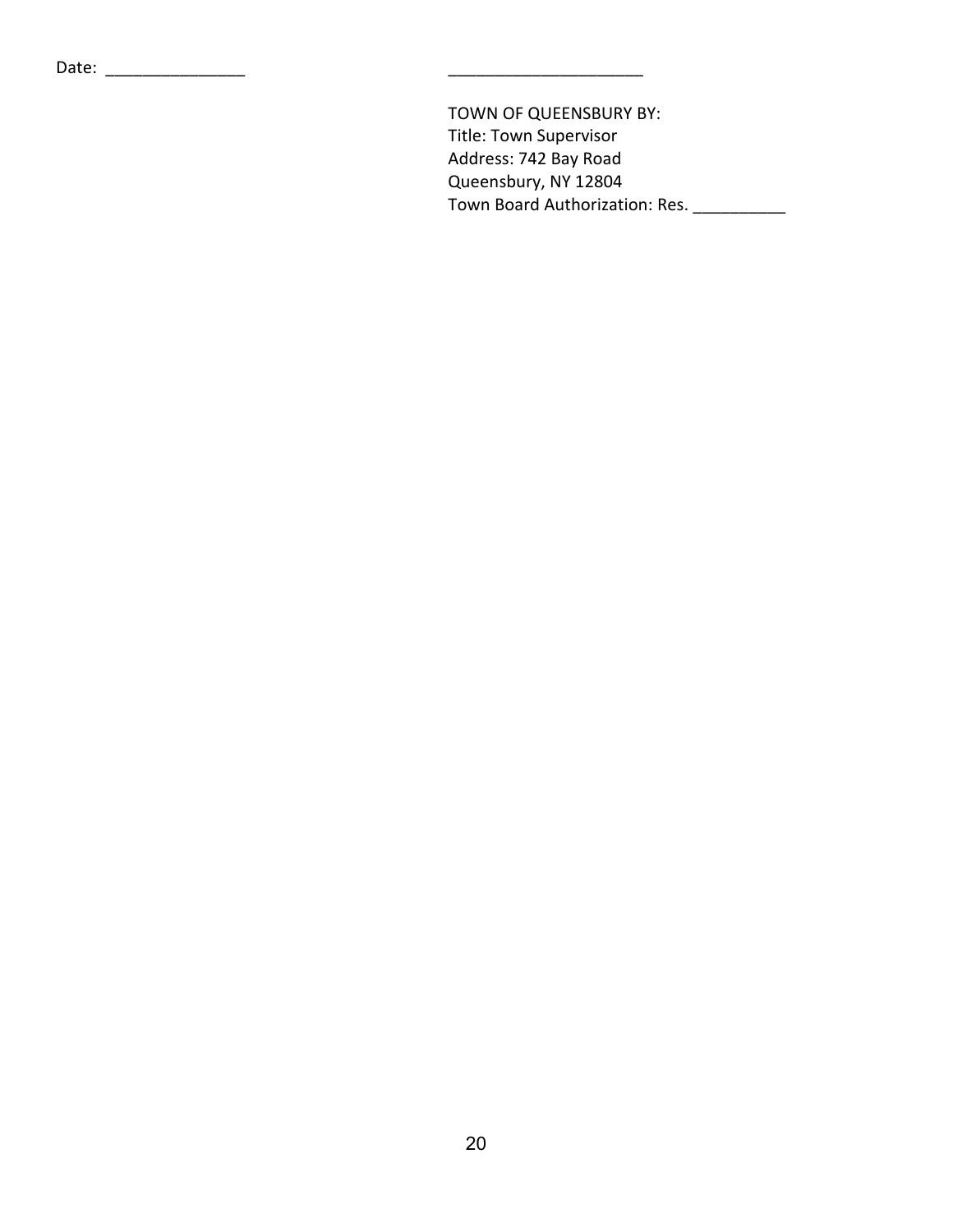# **Standard Contract Insurance Requirements**

## <span id="page-20-0"></span>**INSURANCE**

Contractor/vendor shall not commence work under this contract until he has obtained all insurance required under the following paragraphs and such insurance has been approved by the Town of Queensbury.

# WORKERS' COMPENSATION INSURANCE

Contractor/vendor shall take out and maintain during the life of this contract, workers' compensation insurance and employer's liability insurance for all of his employees employed at the site of the project. WC Forms C105.2 is mandatory and, C105.32 or C105.51 can be supplied if applicable.

# GENERAL LIABILITY INSURANCE

Contractor/vendor shall take out and maintain during the life of the contract, such bodily injury liability and property damage liability insurance as shall protect him and the Town from claims for damages for bodily injury including accidental death, as well as from claims for property damage which may arise from operations under this contract, whether such operations be by himself or by any subcontractor or by anyone directly or indirectly employed by either of them. It shall be the responsibility of the contractor/vendor to maintain such insurance in amounts sufficient to fully protect himself and the Town but in no instance shall amounts be less than those set forth below. These amounts are specified only to establish the minimum coverage acceptable.

Bodily injury liability insurance in amounts not less than \$1,000,000 (one million dollars) for injuries, including wrongful death, to any one person(s). \$2,000,000 (two million dollars) aggregate.

Property damage liability insurance in an amount of not less than \$1,000,000 (one million dollars) for damages on account of any one occurrence.

Or combined single limit of liability in amounts of \$1,000,000 (one million dollars) per occurrence and \$2,000,000 (two million dollars) aggregate.

# OTHER CONDITIONS GENERAL LIABILITY INSURANCE

- 1. Coverage shall be written on comprehensive general liability form.
- 2. Coverage shall include:
- A. Contractual liability;
- B. Independent contractors;
- C. Products and completed operations.

3. The "Town of Queensbury, 742 Bay Road, Queensbury, New York" shall be added to the Comprehensive General Liability Policy as "Additional Insured."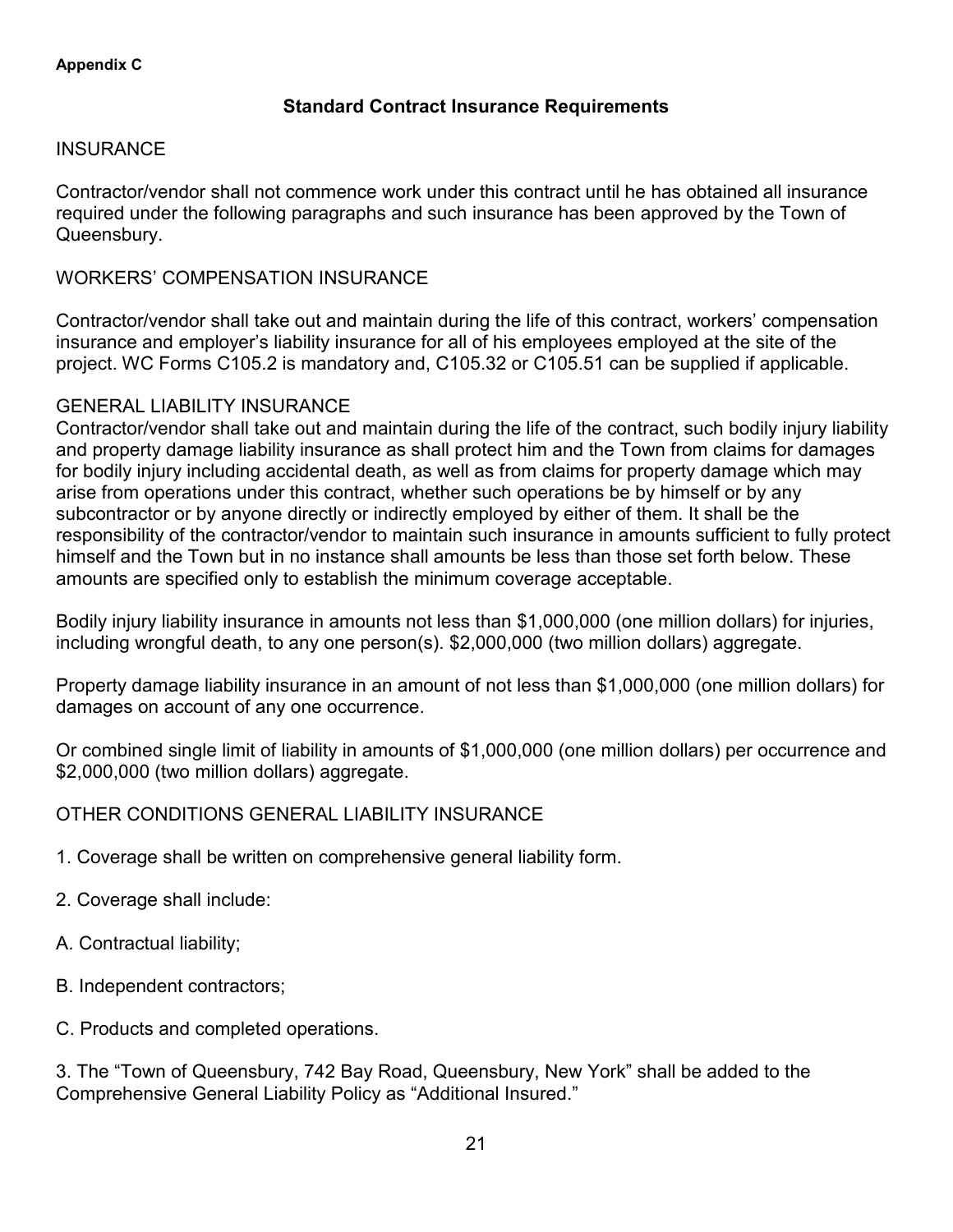# AUTOMOBILE LIABILITY INSURANCE

Automobile bodily injury liability and property damage liability insurance shall be provided by the contractor/vendor with a minimum combined single limit (CSL) of \$1,000,000 (one million dollars).

OTHER CONDITIONS OF AUTOMOBILE LIABILITY INSURANCE

- 1. Coverage shall include:
- A. All owned vehicles;
- B. Hired car and non-ownership liability coverage;
- C. Statutory no-fault coverage.

2. If any of the contractors/vendor's policies of insurance are canceled or not renewed during the life of the contract, immediate written notice of cancellation or non-renewal shall be delivered to the Town no less than 30 days prior to the date and time of cancellation or non-renewal.

# UMBRELLA LIABILITY

1. Each Occurrence and Aggregate of \$5,000,000 (five million dollars).

# CERTIFICATE OF INSURANCE

The Contractor/vendor shall file with the Town of Queensbury prior to commencing work under this contract, a certificate of insurance to be delivered to the Town of Queensbury Town Clerk's Office.

- 1. Certificate of Insurance shall include:
- A. Name and address of insured
- B. Issue date of Certificate
- C. Insurance Company name
- D. Type of coverage in effect
- E. Policy number
- F. Inception and expiration dates of policies included on certificate
- G. Limits of liability for all policies included on certificate

H. Certificate holder shall be the Town of Queensbury, 742 Bay Road, Queensbury, New York 12804 and named as additional insured.

2. If the Contractors/Vendor's insurance policies should be non-renewed, canceled or expire during the life of the contract, the Town shall be provided with a new certificate indicating the replacement policy information as requested above.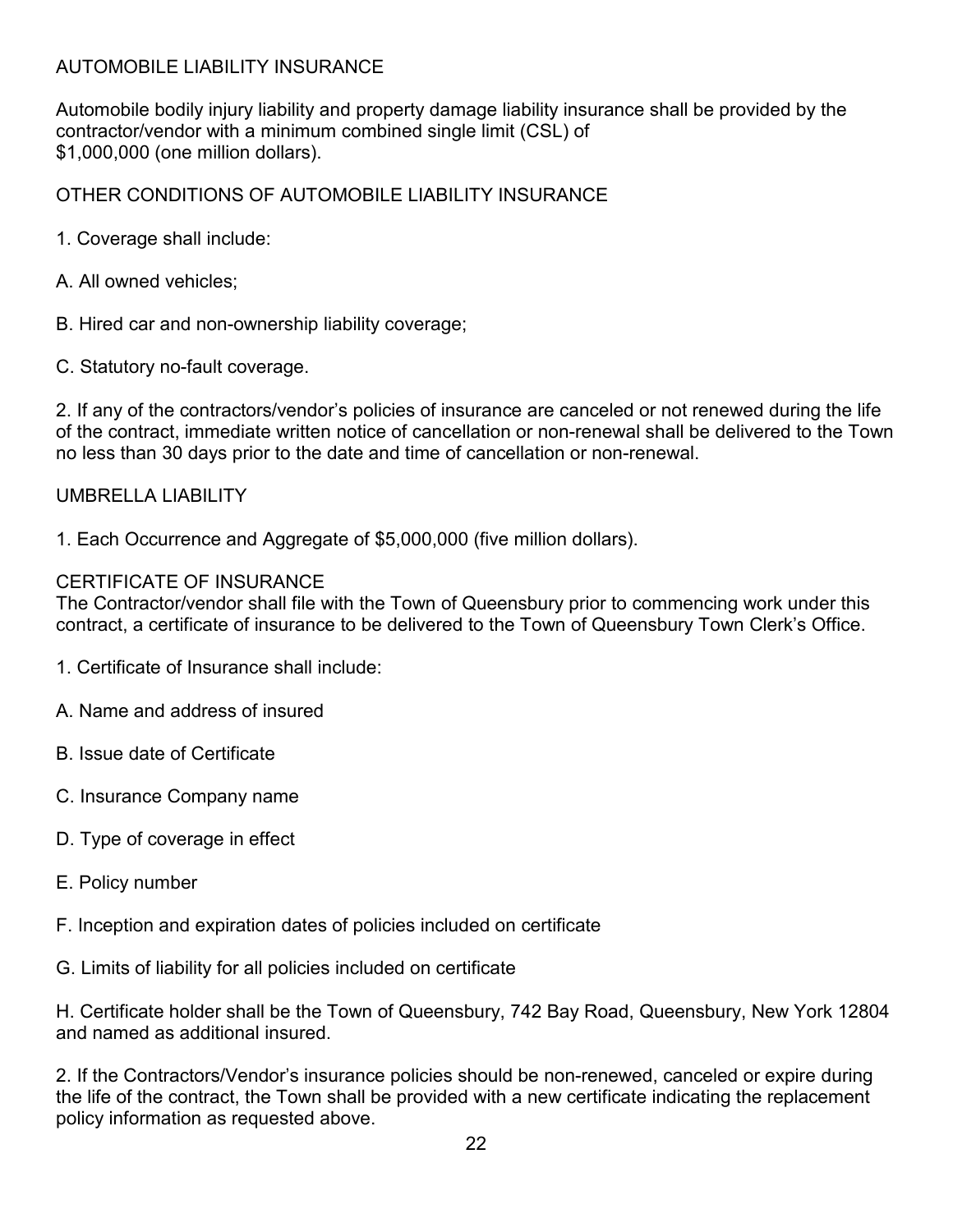# INDEMNIFICATION CLAUSE

The Contractor/Vendor agrees to protect, indemnify and save harmless the Town of Queensbury against any and all claims, suits and demands which the Contractor/Vendor and or the Town of Queensbury may suffer because of the operation or actions of the Contractor/Vendor, its agents or employees, including but not limited to its failure to properly perform the work under the purchase order, its failure to maintain any policy of insurance required by this purchase order, its failure or refusal to provide any forms, certificates or documentation required by this agreement or law.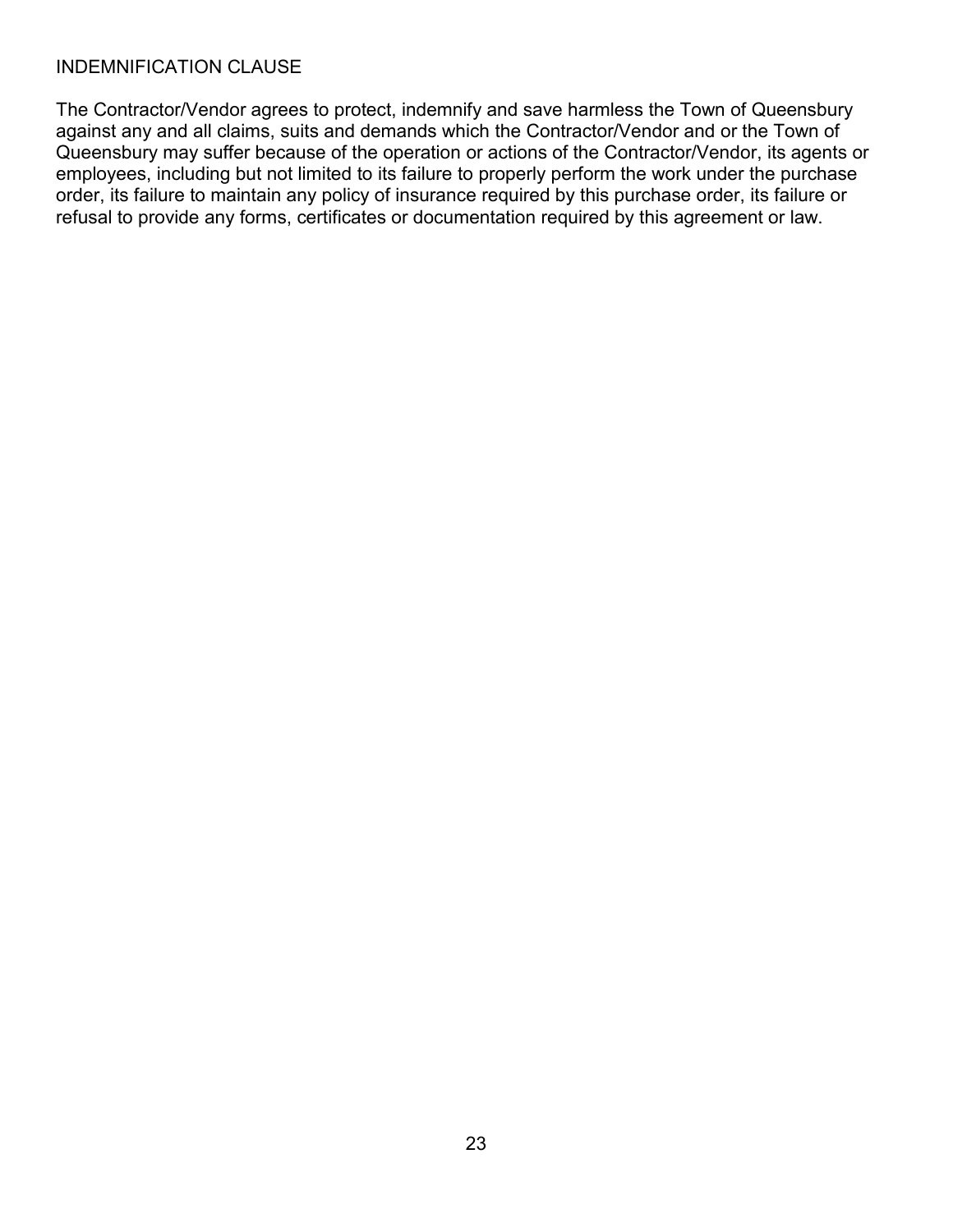#### <span id="page-23-0"></span>**Appendix D**

#### **AFFIDAVIT OF NON-COLLUSION**

\_\_\_\_\_\_\_\_\_\_\_\_\_\_\_\_\_\_, being first duly sworn on oath deposes and states:

1. That in connection with this procurement,

(A) The prices in this proposal have been arrived at independently, without consultation, communication, or agreement, for the purpose of restricting competition, as to any matter relating to such prices with any other proposing firm or with any competitor;

(B) The prices which have been quoted in this proposal have not been knowingly disclosed by the proposing firm and will not knowingly be disclosed by the proposing firm prior to opening directly or indirectly to any other proposing firm or to any competitor; and

(C) No attempt has been made or will be made by the proposing firm to induce any other person or firm to submit or not to submit a proposal for the purpose of restricting competition.

2. The undersigned further states:

(A) He is the person in the proposing firm's organization responsible within that organization for the decision as to the prices being proposed herein and that he has not participated, and will not participate, in any action contrary to (1) (A) through (1) (C) above; or

(B) (i) He is not the person in the proposing firm's organization responsible within that organization for the decision as to the prices being proposed herein but that he has been authorized in writing to act as agent for the persons responsible for such decision in certifying that such persons have not participated, and will not participate, in any action contrary to (1) (A) through (1) (C) above, and as their agent does hereby so certify; and

(2) He has not participated and will not participate, in any action contrary to  $(1)$   $(A)$  through  $(1)$   $(C)$  above.

\_\_\_\_\_\_\_\_\_\_\_\_\_\_\_\_\_\_\_\_\_\_ \_\_\_\_\_\_\_\_\_\_\_\_\_\_\_\_\_\_\_\_\_\_\_\_\_\_\_

3. It is expressly understood that the foregoing statements, representations, and promises are made as a condition to the right of the proposing firm to receive payment under any award made hereunder.

For Corporations:

(Corporate Seal) (Name) Indicate if corporation, partnership or sole proprietor

Attest:

Signature (Print Name and Office held in Proposing firm Organization)